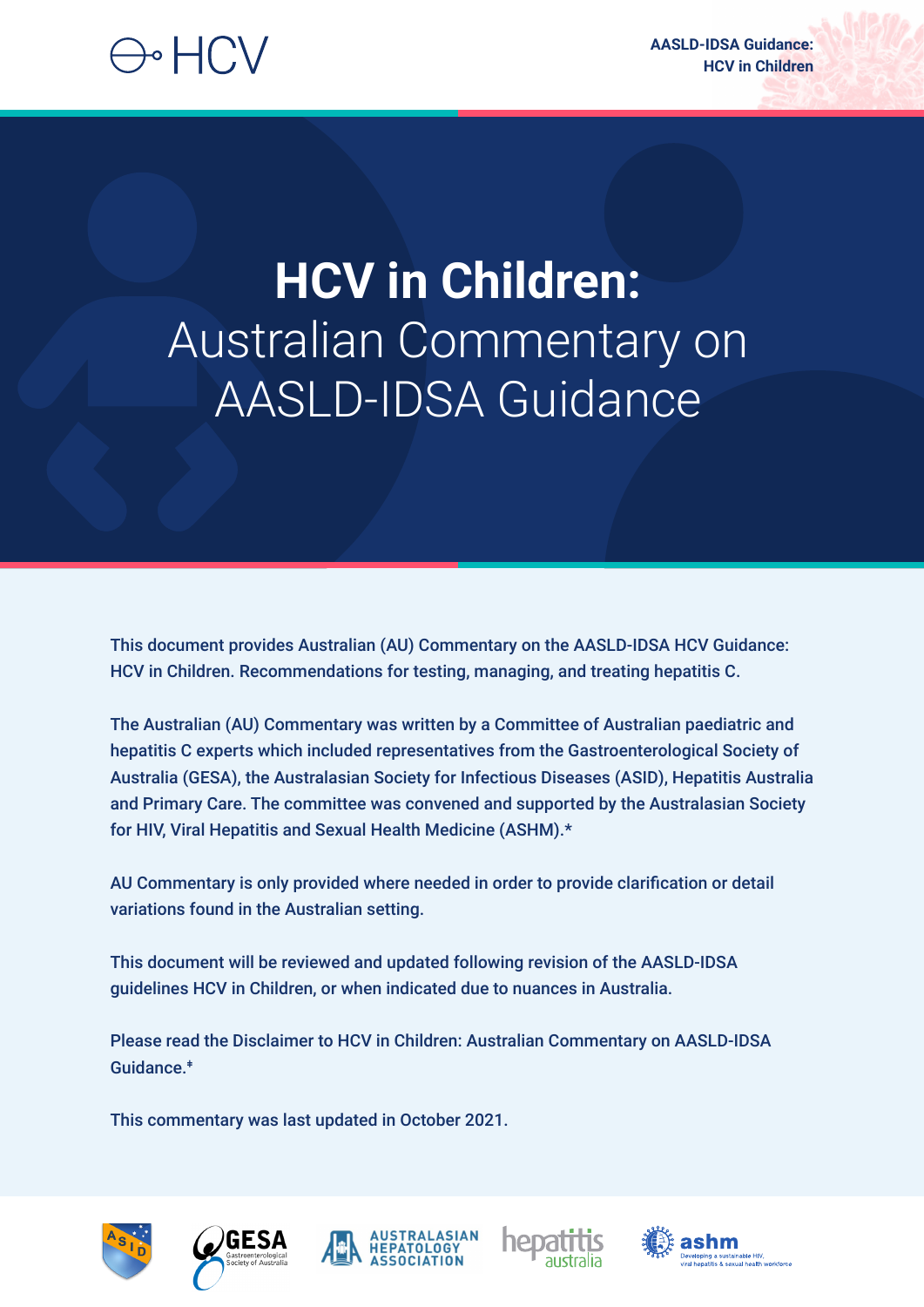# **Testing**

| Recommendations for HCV Testing of Perinatally Exposed Children and<br><b>Siblings of Children With HCV Infection</b>                                                                                                                                                                                                                                                                                                                                                                                   |               |
|---------------------------------------------------------------------------------------------------------------------------------------------------------------------------------------------------------------------------------------------------------------------------------------------------------------------------------------------------------------------------------------------------------------------------------------------------------------------------------------------------------|---------------|
| <b>Recommended</b>                                                                                                                                                                                                                                                                                                                                                                                                                                                                                      | <b>Rating</b> |
| All children born to HCV-infected women should be tested for HCV infection. Testing is<br>recommended using an antibody-based test at or after 18 months of age.<br><b>AU COMMENTARY:</b><br>Recommend HCV antibody test from 12-18 months of age and request reflexive<br>testing wherever possible to minimise occasions of venepuncture.                                                                                                                                                             | I, A          |
| Testing with an HCV-RNA assay can be considered in the first year of life, but the optimal<br>timing of such testing is unknown                                                                                                                                                                                                                                                                                                                                                                         | Ila, C        |
| Testing with an HCV-RNA assay can be considered as early as 2 months of age.<br><b>AU COMMENTARY:</b><br>Infants and children at risk of vertical HCV transmission may be lost to follow up<br>before 18 months of age. HCV-RNA testing during infancy from 8 weeks of age may<br>enable early identification and early referral to a paediatric hepatology or infectious<br>diseases clinic for appropriate follow up.<br>HCV RNA testing in this instance satisfies MBS criteria (Item number 69499). | lla, B        |
| Repetitive HCV RNA testing prior to 18 months of age is not recommended.<br><b>AU COMMENTARY:</b><br>If RNA test is negative at 8 weeks, consider a repeat RNA test after 3 mths if potential<br>loss to follow up.                                                                                                                                                                                                                                                                                     | III, A        |
| Children who are anti-HCV positive after 18 months of age should be tested with an HCV-<br>RNA assay after age 3 to confirm chronic hepatitis C infection.<br><b>AU COMMENTARY:</b><br>This recommendation reflects the fact that children may spontaneously clear infection<br>in the first 3 to 4 years of life, however in the Australian setting, we do not routinely<br>recommend waiting until after age 3 for HCV RNA testing.                                                                   | I, A          |
| The siblings of children with vertically-acquired chronic HCV should be tested for HCV<br>infection, if born from the same mother.                                                                                                                                                                                                                                                                                                                                                                      | I, C          |

Although the prevalence of chronic hepatitis C is lower in children than adults, an estimated 3.5 to 5 million children worldwide have chronic HCV infection (Indolphi, 2019); (Gower, 2014). Data from the National Health and Nutrition Examination Survey (NHANES) indicate that 0.2% of 6- to 11-year-olds (31,000 children) and 0.4% of 12- to 19-yearolds (101,000 adolescents) in the US are HCV antibody positive (Alter, 1999).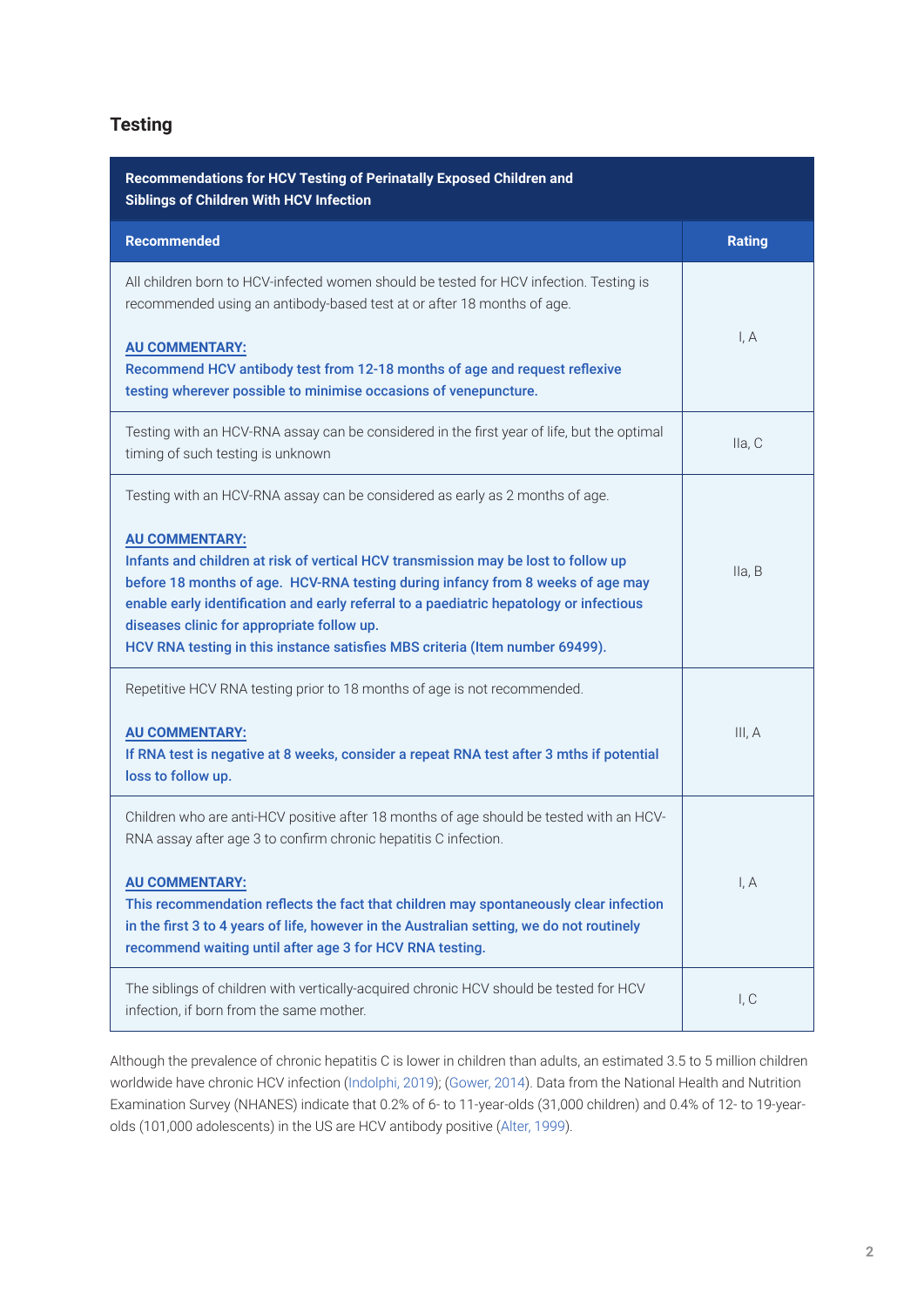As birth to a woman with chronic hepatitis C is a known risk for infection, children born to these women should be evaluated and tested for HCV. The rate of mother-to-child transmission (MTCT) of HCV infection is approximately 5%, although rates are higher among women with inadequately controlled HIV coinfection, and women with higher HCV-RNA levels, (>6 log10 IU/mL) (Benova, 2014); (Delotte, 2014); (Cottrell, 2013); (Shebl, 2009). Identifying, following, and treating exposed children is recommended. The preferred assay for evaluation of HCV infection early in life is HCV-RNA testing, as maternal antibodies and consequently anti-HCV assay positivity may persist for 18 months (Aniszewska, 2012); (England, 2005). About 25% to 50% of infected infants spontaneously resolve HCV infection (loss of previously detectable HCV RNA) by 4 years of age (Indolfi, 2019); (Garazzino, 2014); (Farmand, 2012); (Yeung, 2007); (EPHCVN, 2005); (Mast, 2005).

There is considerable debate about the utility of HCV-RNA testing within the first year of life. Proponents argue that use of a highly sensitive RNA assay early in life can increase the rate of infected infants detected, and that a negative result strongly suggests the infant is not infected while a positive result helps identify HCV cases earlier. Proponents also want to seize opportunity to test in a patient group that is often lost to follow-up. Opponents argue that early testing does not change the need for definitive testing at or after 18 months; HCV RNA is more expensive than an antibody-based test; and there is no intervention or treatment that will occur prior to age 3—because of lack of approved drugs for this age group and to allow for possible spontaneous clearance. One large single center study demonstrated that HCV-RNA testing done in exposed infants aged 2 months to 6 months led to reliable positive and negative results that correlated with ultimate testing at 18 months (Honegger, 2018). There is no value in repeated HCV-RNA testing prior to 18 months of age, but anti-HCV testing should take place at or after 18 months of age.

#### **AU COMMENTARY:**

Only 16-45% of infants at risk of vertical transmission of HCV infection are appropriately tested, suggesting that follow up of these infants can be difficult (Kuncio, 2016; Watts, 2017; Chappell, 2018; Epstein, 2018; Towers, 2019; Lopata, 2020). The value of HCV RNA testing from 2 months of age was demonstrated in the largest of these studies where 41% of infected children were identified by this method; 48% were identified by HCV-antibody testing from 18 months, and 11% received both tests (Lopata, 2020).

We recommend early testing with HCV RNA PCR from 2 months of age, to enable identification and engagement with a paediatric gastroenterology or infectious disease service, particularly where there is a risk of loss to follow up before 18 months of age.

Less-invasive testing techniques, such as point-of-care finger-stick sampling of blood or dried blood spot testing, should be utilised where feasible to limit distress for patients, parents and carers.

Counselling should be provided to the parents and/or family. Mothers whose babies acquire HCV through vertical transmission have a lower quality of life compared with mothers without HCV infection (Rodrigue, 2009).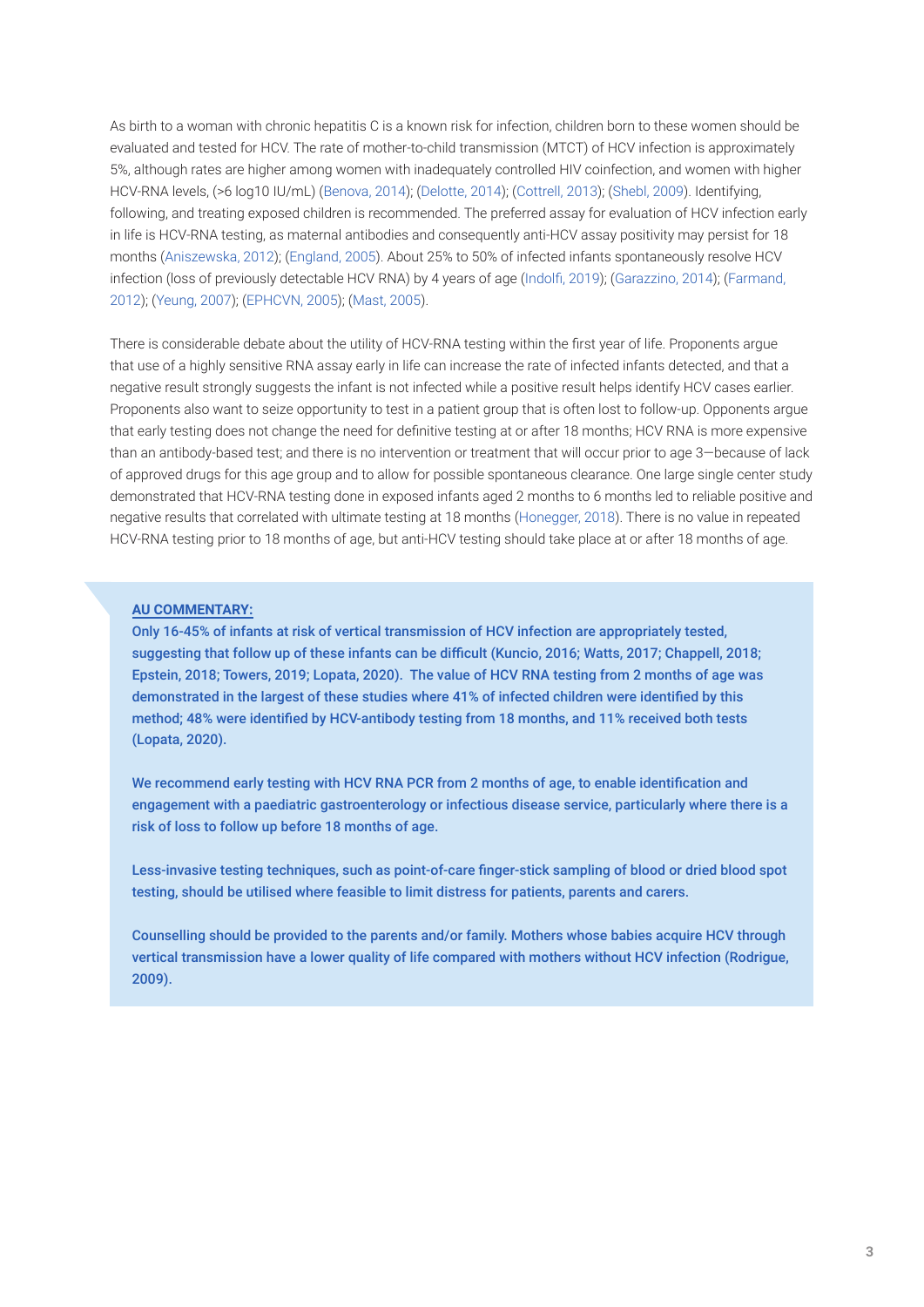# **Transmission and Prevention**

| Recommendations for Counseling Parents Regarding Transmission and Prevention<br>in Children with HCV Infection                                                                                                                                                                                                                                                                                                  |               |
|-----------------------------------------------------------------------------------------------------------------------------------------------------------------------------------------------------------------------------------------------------------------------------------------------------------------------------------------------------------------------------------------------------------------|---------------|
| <b>Recommended</b>                                                                                                                                                                                                                                                                                                                                                                                              | <b>Rating</b> |
| Parents should be informed that hepatitis C is not transmitted by casual contact and, as<br>such, children with HCV infection do not pose a risk to other children and can participate<br>in school, sports, and athletic activities, and engage in all other regular childhood<br>activities without restrictions.                                                                                             | I, B          |
| Parents should be informed that universal precautions should be followed at school and<br>in the home of children with HCV infection. Educate families and children about the risk<br>and routes of HCV transmission, and the techniques for avoiding blood exposure, such<br>as avoiding the sharing of toothbrushes, razors, and nail clippers, and the use of gloves<br>and dilute bleach to clean up blood. | I, B          |

HCV-infected children often face discrimination and stigmatization in school and child-care settings that is driven by public misunderstanding regarding hepatitis C transmission. HCV is not transmitted by casual contact in the absence of blood exposure. Families should not be forced to disclose a child's HCV infection status, and children should not be restricted from any routine childhood activity.

The risk of sexual transmission of hepatitis C is considered very low/rare. Sexual transmission occurs but is generally inefficient except among HIV-infected men who have unprotected sex with men (see HCV Testing and Linkage to Care) (Tieu, 2018); (Vaux, 2019); (Schmidt, 2014). Adolescents with HIV infection and those with multiple sexual partners or sexually transmitted infections (STIs) should be encouraged to use barrier precautions to prevent sexual transmission of HCV and other STIs. Other adolescents with HCV infection should be counseled that the risk of sexual transmission is low but barrier precautions are recommended for other reasons (see Testing and Linkage to Care: Table 2 - Measures to Prevent Transmission of HCV).

## **AU COMMENTARY:**

Perinatal transmission is the most common mode of HCV transmission for children (Jhaveri, 2014). The overall risk of perinatal transmission in HIV-negative pregnant women is 5.8% and in HCV/HIV coinfected pregnant women 10.8% (Benova, 2014). The risk of perinatal transmission is not affected by mode of delivery, but increases with premature rupture of membranes and invasive fetal monitoring (Ghamar Chehreh, 2011); (Mast, 2005). Breastmilk feeding has not been shown to increase the risk of HCV transmission, though avoidance of breastmilk feeding should be considered if the mother has cracked and bleeding nipples.

Guidance on the management of HCV in pregnancy including the prevention of perinatal transmission are available through The Royal Australian and New Zealand College of Obstetricians and Gynaecologists (https://ranzcog.edu.au/RANZCOG\_SITE/media/RANZCOG-MEDIA/Women%27s%20Health/Statement%20 and%20guidelines/Clinical-Obstetrics/Management-of-Hepatitis-C-in-Pregnancy-(C-Obs-51).pdf?ext=.pdf), ASHM (https://www.ashm.org.au/HCV/), and ASID (https://www.asid.net.au/documents/item/368).

Mothers with HCV should be provided with supportive information and linkage to care, including counselling around disclosure related issues. Parents/carers should also be counselled to disclose their child's HCV status to them at an appropriate time.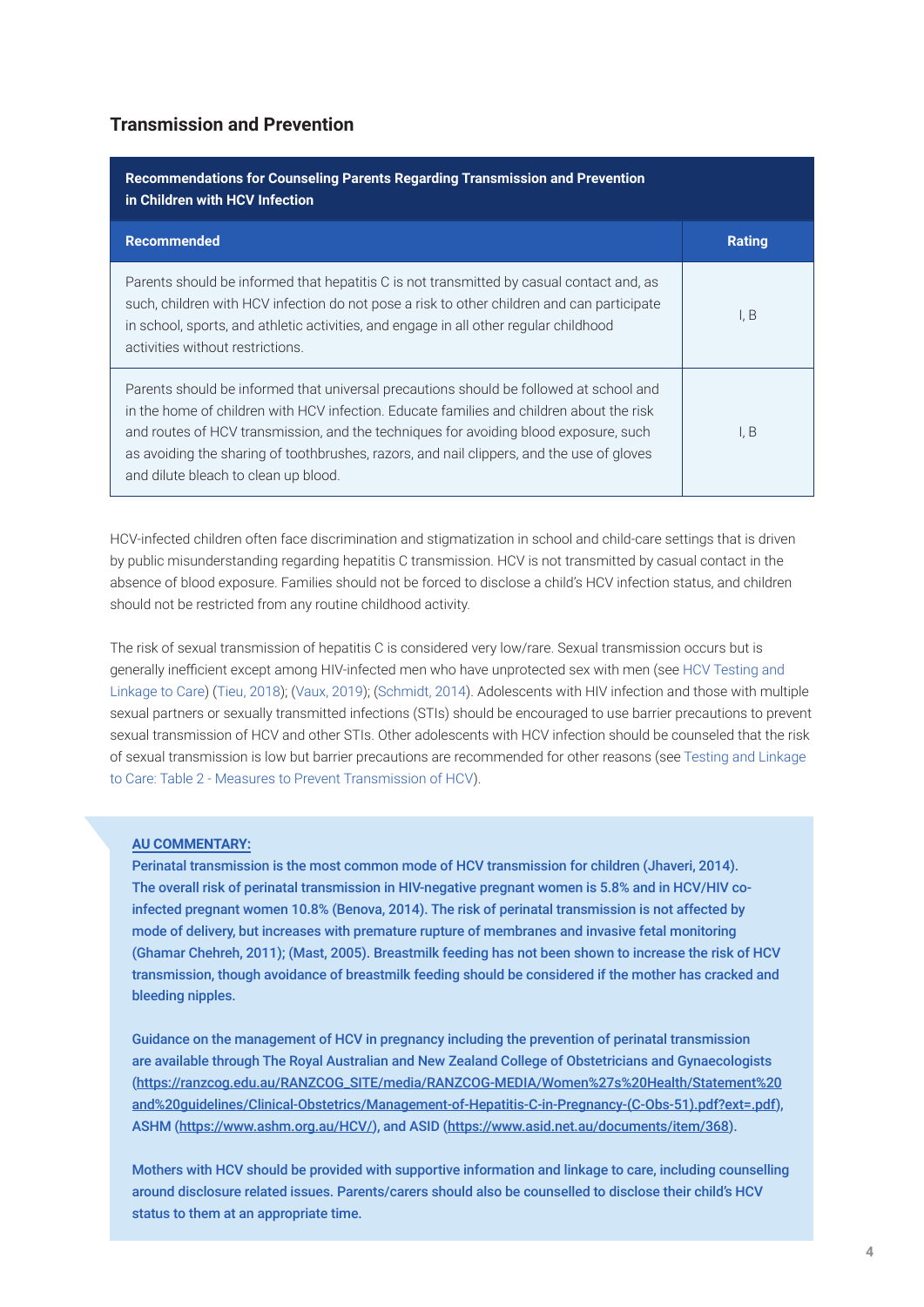# **Monitoring and Medical Management**

| Recommendations for Monitoring and Medical Management of Children With HCV Infection                                                                                                                                                                                                                                                                   |               |
|--------------------------------------------------------------------------------------------------------------------------------------------------------------------------------------------------------------------------------------------------------------------------------------------------------------------------------------------------------|---------------|
| <b>Recommended</b>                                                                                                                                                                                                                                                                                                                                     | <b>Rating</b> |
| Routine liver biochemistries at initial diagnosis and at least annually thereafter are<br>recommended to assess for disease progression.                                                                                                                                                                                                               |               |
| <b>AU COMMENTARY:</b><br>Annual HCV PCR testing is recommended, especially in the first 5 years of life given<br>the reported rates of spontaneous viral clearance in these children.                                                                                                                                                                  | I, C          |
| Appropriate vaccinations are recommended for children with chronic HCV infection who<br>are not immune to hepatitis B virus and/or hepatitis A virus to prevent these infections.                                                                                                                                                                      | I, C          |
| Disease severity assessment via routine laboratory testing and physical examination,<br>as well as use of evolving noninvasive modalities (ie, elastography, imaging, or serum<br>fibrosis markers) is recommended for all children with chronic HCV infection.                                                                                        | I, B          |
| Children with cirrhosis should undergo hepatocellular carcinoma (HCC) surveillance and<br>endoscopic surveillance for varices per standard recommendations.                                                                                                                                                                                            | I, B          |
| Hepatotoxic drugs should be used with caution in children with chronic HCV infection<br>after assessment of potential risks versus benefits of treatment. Use of corticosteroids,<br>cytotoxic chemotherapy, and/or therapeutic doses of acetaminophen are not<br>contraindicated in children with chronic HCV infection.                              | II, C         |
| Solid organ transplantation and bone marrow transplantation are not contraindicated in<br>children with chronic HCV infection.                                                                                                                                                                                                                         | II, C         |
| Anticipatory guidance about the potential risks of ethanol for progression of liver<br>disease is recommended for adolescents with chronic HCV infection and their families.<br>Abstinence from alcohol and interventions to facilitate cessation of alcohol consumption,<br>when appropriate, are advised for all persons with chronic HCV infection. | I, C          |
| <b>AU COMMENTARY:</b><br>Additional recommendation: Children with chronic hepatitis C should be supported<br>to maintain a healthy body weight to avoid liver related complications of obesity such<br>as steatohepatitis, as well as the known deleterious effects of insulin resistance on<br>fibrosis progression with HCV infection.               | 1, C          |

Liver disease due to chronic HCV infection generally progresses slowly in children, and cirrhosis and liver cancer occur infrequently. Although elevated serum aminotransferase levels are often noted, HCV-infected children younger than 3 years virtually never develop advanced liver disease.

## **AU COMMENTARY:**

Young children with HCV almost never develop advanced liver disease. There are some cases of rapid fibrosis rate in adolescents leading to cirrhosis (Guido, 1998); (Guido, 2003); (Pham 2016).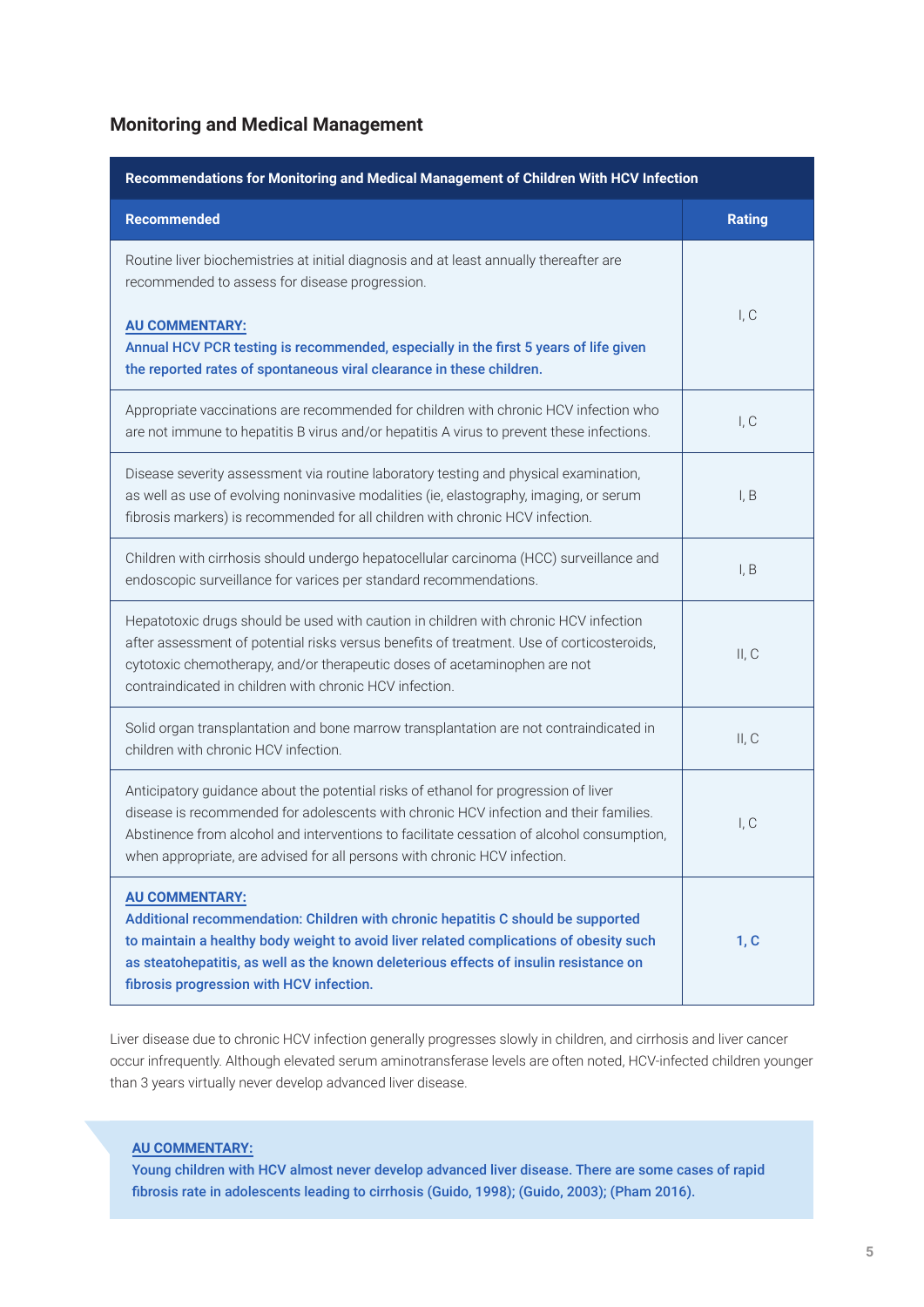The initial assessment of children with chronic HCV infection includes exclusion of other causes of liver disease, assessment of disease severity, and detection of extrahepatic manifestations. Testing for concomitant HBV (HBsAg, anti-HBc, and anti-HBs), HIV (anti-HIV), and immunity to HAV (anti-HAV IgG) are recommended due to shared risk factors and the need to vaccinate nonimmune children who may not have received routine childhood HAV and HBV vaccines.

#### **AU COMMENTARY:**

Consider referral to a paediatric gastroenterologist for other causes of liver disease.

Disease staging in children can be accomplished via physical examination and assessment of routine laboratory parameters including albumin, serum hepatic aminotransferase levels, total bilirubin, international normalized ratio (INR), and platelet count every 6 to 12 months. Serum fibrosis markers also hold promise to stratify disease severity but require further validation (Nielsen, 2019); (Pokorska-Spiewak, 2017); (Mack, 2012). Of note, serum aminotransferase levels are not consistently reflective of disease severity in children. In one study, nearly 33% of children had normal aminotransferase levels despite substantial necroinflammation on biopsy (Casiraghi, 2004).

#### **AU COMMENTARY:**

Children up to the age of 4 are reported to spontaneously clear HCV in 25 to 50% of cases (Indolfi, 2019); (Garrazino, 2014); (Farmand, 2012); (Yeung, 2007); (EPHCVN, 2005); (Mast, 2005). Annual PCR testing for this age group will identify those children who have successfully resolved their HCV infection.

For children in whom advanced liver disease is a concern, liver imaging to evaluate for splenomegaly or venous collaterals is recommended initially, using liver ultrasound instead of CT or MRI due to its widespread availability and lack of ionizing radiation. Although liver biopsy is considered the gold standard regarding the grade of inflammation and stage of fibrosis, sampling artifact is problematic and most patients and practitioners prefer noninvasive alternatives, such as liver elastography, to determine the presence/absence of cirrhosis, particularly in children. Ultrasound-based liver elastography in children requires the use of specialized probes and cutoff values for advanced fibrosis/cirrhosis that differ from those used in adults, but this approach appears promising for monitoring children with chronic HCV infection (Behairy, 2016); (Geng, 2016); (Lee, 2013).

Due to the slow rate of fibrosis progression among children, there are few, if any, established bona fide risk factors for disease progression. Development of advanced liver disease in children is infrequent until more than 30 years of infection (Jhaveri, 2011); (Goodman, 2008); (Minola, 2002). However, as in adults, children with comorbid disease—such as obesity with nonalcoholic fatty liver disease and congenital heart disease with elevated right heart pressures—and those receiving hepatotoxic drugs should be monitored carefully for disease progression.

## **AU COMMENTARY:**

Any comorbid liver disease, eg alpha-1 antitrypsin deficiency, may require more careful monitoring. Consider referral to a paediatric gastroenterologist.

Hepatocellular carcinoma (HCC) is rarely encountered among children and has been reported almost exclusively in those with cirrhosis. There are reports that children with chronic HCV infection and a history of childhood leukemia may be at increased risk of developing HCC but evidence is limited (González-Peralta, 2009). In children with cirrhosis, liver ultrasound with or without serum alpha-fetoprotein (AFP) testing every 6 months is recommended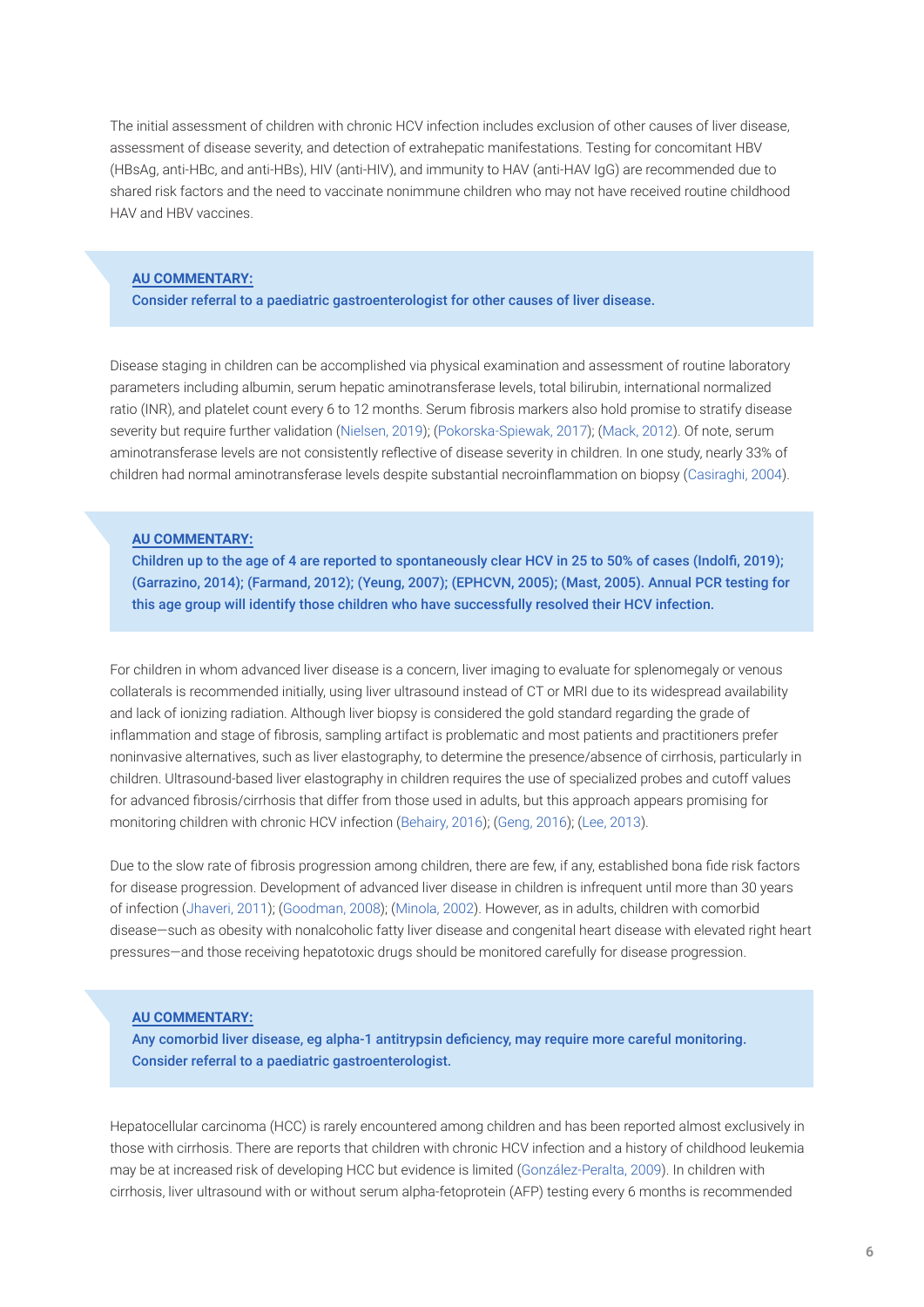for HCC surveillance per AASLD guidelines (Marrero, 2018). A baseline endoscopy is advisable to detect esophageal varices in children with cirrhosis and every 3 years thereafter in the absence of viral clearance. After successful antiviral therapy, the risk for cirrhosis complications decreases substantially.

In children with advanced fibrosis from chronic HCV infection, medications that are known to accelerate hepatic fibrosis (eg, methotrexate) should be avoided, if possible. Similarly, abstinence from alcohol use is strongly advised to minimize disease progression. Although corticosteroids and other immunosuppressants may enhance HCV replication, they are not contraindicated in children with HCV infection and should be prescribed for appropriate indications based on overall risks versus benefits. Of note, icteric flares of HCV—as reported in children and adults with chronic HBV—have not been reported in children receiving an organ transplant or cytotoxic chemotherapy. Although underlying liver disease is a risk factor for development of sinusoidal obstruction syndrome following bone marrow transplantation, the presence of HCV infection should not delay this therapy.

To remain well, untreated children with chronic hepatitis C are encouraged to maintain a healthy body weight due to the known deleterious effects of insulin resistance on fibrosis progression with HCV infection (Kukla, 2015); (Petta, 2011); (Cua, 2008); (Moucari, 2008). Commonly used medications, such as antimicrobial agents, antiepileptics, and cardiovascular agents, should be dosed per standard recommendations. However, nonsteroidal anti-inflammatory drugs and aspirin should be avoided, if possible, in children with cirrhosis and esophageal varices due to concerns of gastrointestinal bleeding and nephrotoxicity. Acetaminophen is a safe and effective analgesic for children with chronic HCV infection when dosed per package insert recommendations.

### **AU COMMENTARY:**

Paracetamol is a safe and effective analgesic for children with chronic HCV infection when dosed per package insert recommendations.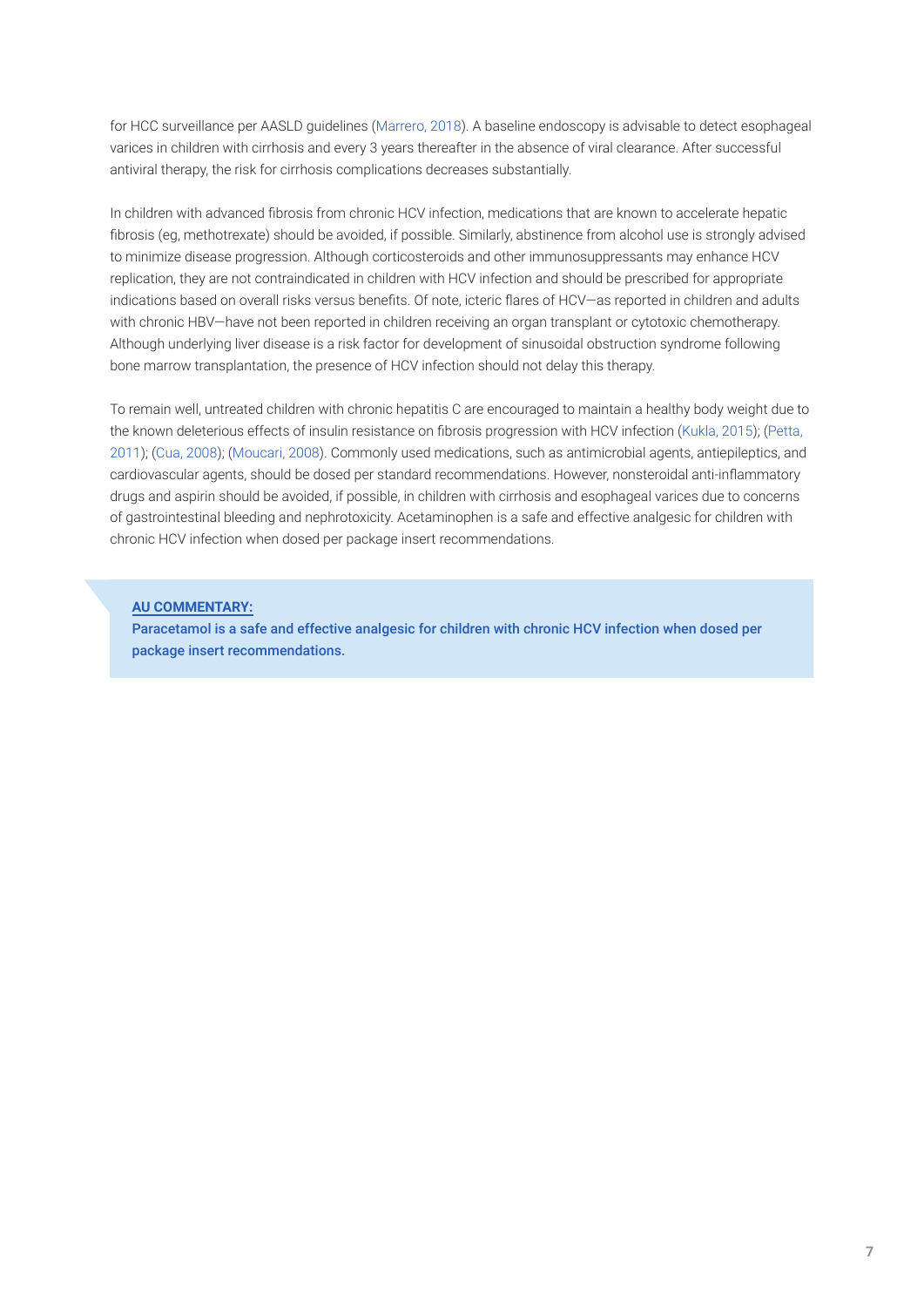# **Whom and When to Treat Among Children and Adolescents With HCV Infection**

### **AU COMMENTARY:**

Children and adolescents with chronic hepatitis C should be managed by a paediatric gastroenterologist or infectious diseases specialist with experience in this condition. These medications have side effects and drug-drug interactions which need to be monitored.

Any child or adolescent with proven or suspected cirrhosis and hepatitis C should be referred to a paediatric gastroenterologist for ongoing management.

Test all patients for evidence of current or prior HBV infection by measuring hepatitis B surface antigen (HBsAg) and hepatitis B core antibody (anti-HBc) before initiating HCV treatment. Hepatitis B virus (HBV) reactivation has been reported in HCV/HBV coinfected patients who were undergoing or had completed treatment with HCV direct acting antivirals, and who were not receiving HBV antiviral therapy. Some patients developed fulminant hepatitis, hepatic failure, and death. Cases have been reported in patients who are HBsAg positive and also in patients with serologic evidence of resolved HBV infection (i.e., HBsAg negative and anti-HBc positive).

| <b>Recommended</b>                                                                                                                                                                                                                                                                        | <b>Rating</b> |
|-------------------------------------------------------------------------------------------------------------------------------------------------------------------------------------------------------------------------------------------------------------------------------------------|---------------|
| Direct-acting antiviral (DAA) treatment with an approved regimen is recommended for<br>all children and adolescents with HCV infection aged $\geq$ 3 years as they will benefit from<br>antiviral therapy, regardless of disease severity.                                                |               |
| <b>AU COMMENTARY:</b><br>Treatment can be considered from the age of 3, however may be delayed until the age<br>of 6 taking into account various considerations including: the chance of spontaneous<br>clearance, patient and family factors, patient weight and available formulations. | I, B          |
| Currently, ONLY fixed dose formulations are available which restricts use to certain<br>weight categories as below.                                                                                                                                                                       |               |
| The presence of extrahepatic manifestations—such as cryoglobulinemia, rashes, and<br>glomerulonephritis—as well as advanced fibrosis should lead to early antiviral therapy to<br>minimize future morbidity and mortality.                                                                | I, C          |

**Recommendations for Whom and When to Treat Among Children and Adolescents With HCV Infection**

HCV-related, advanced liver disease is uncommon during childhood. However, liver disease progresses over time with increasing fibrosis severity (Indolfi, 2019); (Mizuochi, 2018); (Bortolotti, 2008); (EPHCVN, 2005); (Resti, 2003). Although uncommon, cirrhosis occurs occasionally in children and adolescents (aged <18 years) with HCV infection. Children have a long life expectancy during which HCV complications may develop. Children and adolescents with HCV infection may also transmit the virus to others.

The high success rates with DAA regimens in adults with chronic HCV infection are increasingly being replicated in the pediatric population. Interferon and ribavirin exert general and pediatric-specific toxicities (eg, temporary growth impairment) that do not occur with DAA regimens. Additionally, interferon-based regimens have limited success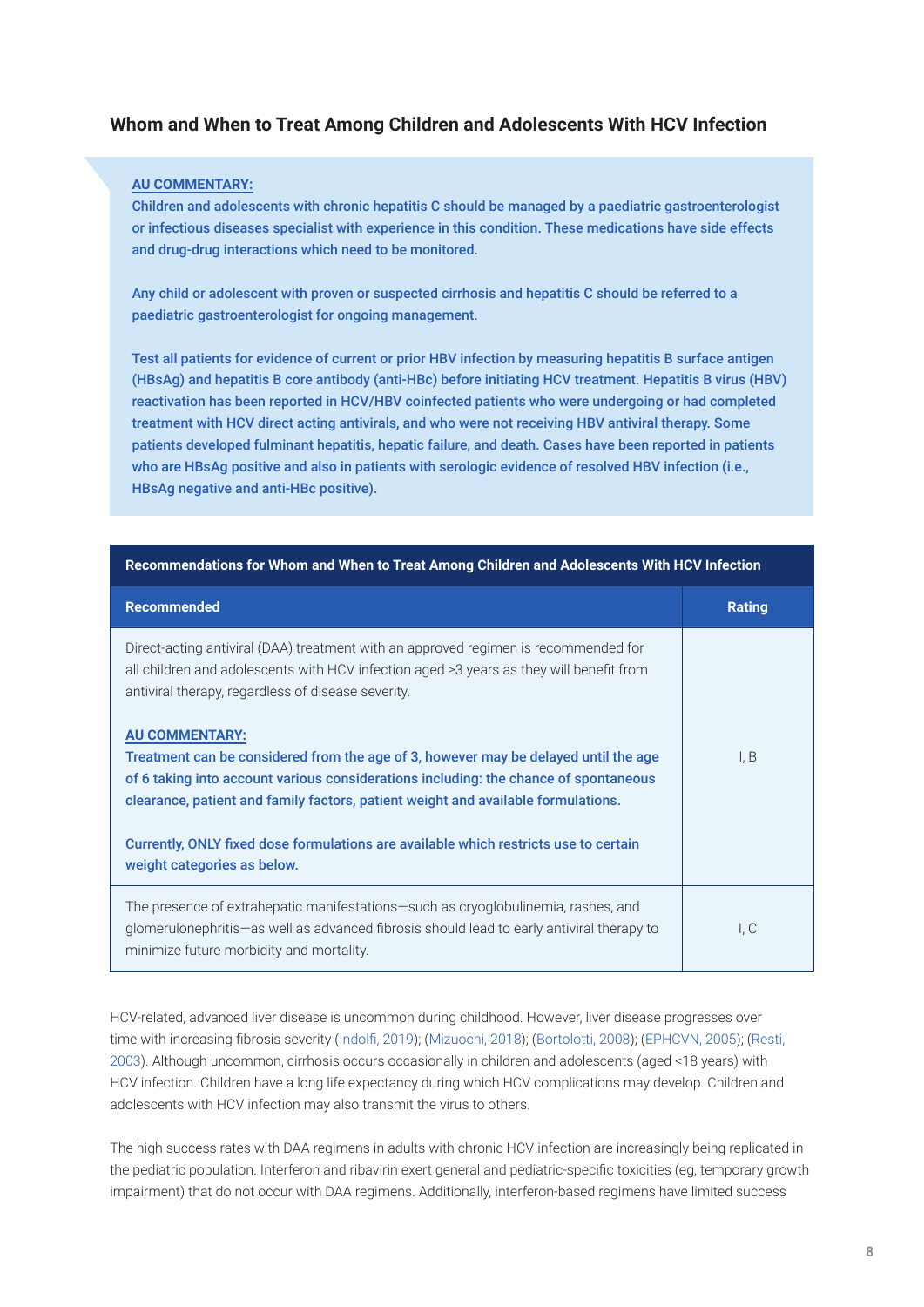in children and adolescents with genotype 1 or 4. Promising early and emerging clinical trial data evaluating DAA regimens in children and adolescents usher in the opportunity to expand use of these safe, well-tolerated, efficacious HCV therapies in the pediatric population.

Treatment of children as young as 12 years is predicted to be very cost-effective with currently approved DAA regimens as well as those in clinical trials (Nguyen, 2019b). Another cost-utility analysis compared DAA treatment at age 6 versus delaying treatment until age 18. The researchers reported the incremental cost-utility ratio for early vs delayed DAA therapy was <\$12,000 per QALY gained. They concluded that treatment during early childhood is costeffective and delaying therapy until early adulthood may result in increased lifetime risk of complications of latestage liver disease (Greenway, 2019). FDA-approved DAA regimens are available for children aged 3 to <18 years with genotype 1, 4, 5 or 6 infection and for children aged 6 to <18 years with any HCV genotype.

## **AU COMMENTARY:**

Children and adolescents with HCV require counselling and education to understand the risk of transmission, measures to protect themselves and others and disclosure related issues.

Education by parents should be provided in partnership with paediatric hepatology/infectious diseases staff (nursing, social worker/psychologist and medical consultants).

In April 2020, the PBS removed the age restrictions for all DAA regimens currently approved for adults. We recommend however that only regimens which have been shown in paediatric trials to be effective in children be used. As weight-based dosing in crucial to success, the availability of single formulations currently in Australia further restrict which children can be treated. These combinations are highlighted in the tables and commentary below.

Testing for resistance associated variants should be considered in the event of DAA treatment failure to help guide future therapy.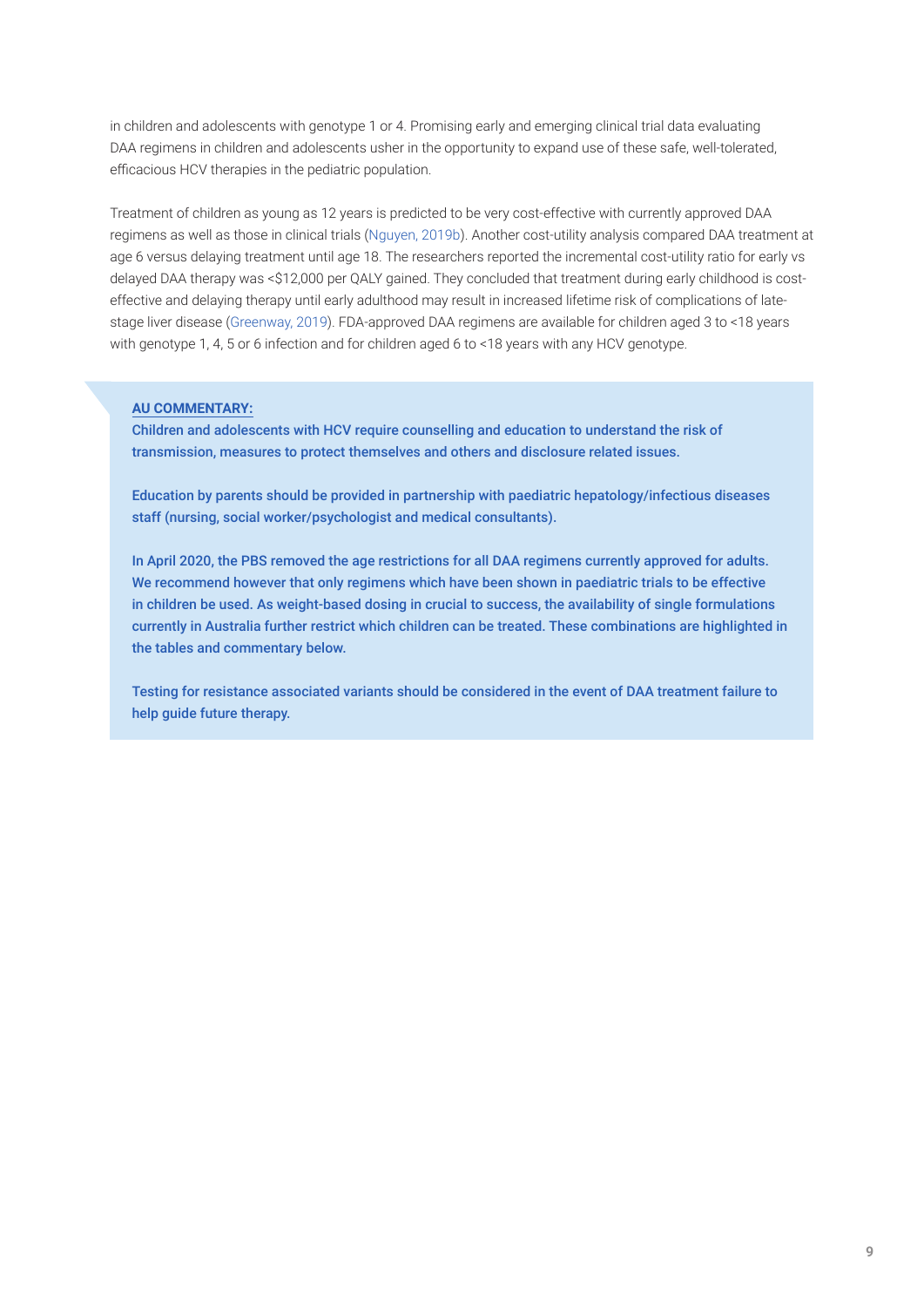# **HCV Antiviral Therapy for Children and Adolescents, Without Cirrhosis or With Compensated Cirrhosis (Child-Pugh A)**

| Recommended regimens listed by age:<br>Treatment-Naive or Interferon-Experienced Children and Adolescents<br>Without Cirrhosis or With Compensated Cirrhosis <sup>a</sup>                                                                                                                                                                                                                                                                                                                                            |                 |               |
|----------------------------------------------------------------------------------------------------------------------------------------------------------------------------------------------------------------------------------------------------------------------------------------------------------------------------------------------------------------------------------------------------------------------------------------------------------------------------------------------------------------------|-----------------|---------------|
| <b>Recommended</b>                                                                                                                                                                                                                                                                                                                                                                                                                                                                                                   | <b>Duration</b> | <b>Rating</b> |
| Combination of ledipasvir/sofosbuvir (weight-based dosing; see Table 1) for<br>children aged $\geq$ 3 years with genotype 1, 4, 5, or 6                                                                                                                                                                                                                                                                                                                                                                              |                 |               |
| <b>AU COMMENTARY:</b><br>The only formulation available in Australia is fixed-dose combination<br>ledipasvir (90mg)/sofosbuvir (400mg). This dosing allows adolescents ≥12<br>years and ≥35kg to be treated. Note that treatment of children <18 years is not<br>included in the product label in Australia.                                                                                                                                                                                                         | 12 weeks        | I, C          |
| Combination of sofosbuvir/velpatasvir (weight-based dosing; see Table 2) for<br>children aged ≥6 years or weighing ≥17 kg with any genotype                                                                                                                                                                                                                                                                                                                                                                          |                 |               |
| <b>AU COMMENTARY:</b><br>The only formulation available in Australia is fixed-dose combination<br>sofosbuvir (400mg)/ velpatasvir (100mg). This dosing allows adolescents ≥12<br>years and weighing ≥30kg to be treated.                                                                                                                                                                                                                                                                                             | 12 weeks        | I. B          |
| Combination of glecaprevir (300 mg)/pibrentasvir (120 mg) for adolescents<br>aged ≥12 years or weighing ≥45 kg with any genotype                                                                                                                                                                                                                                                                                                                                                                                     |                 |               |
| <b>AU COMMENTARY:</b><br>The only formulation available in Australia is fixed-dose glecaprevir (100 mg)/<br>pibrentasvir (40 mg). No dose adjustment is required in adolescents 12 years<br>and older. In children between 6 and 12 years of age and weight ≥20 kg to<br><30 kg, treatment may be considered with a reduced dose (2 tablets daily).<br>For children between 6 and 12 years of age and weight ≥30 kg to <45 kg, seek<br>advice from a paediatric gastroenterologist or infectious diseases physician. | 8 weeks         | I. B          |
| <sup>a</sup> Child-Pugh A                                                                                                                                                                                                                                                                                                                                                                                                                                                                                            |                 |               |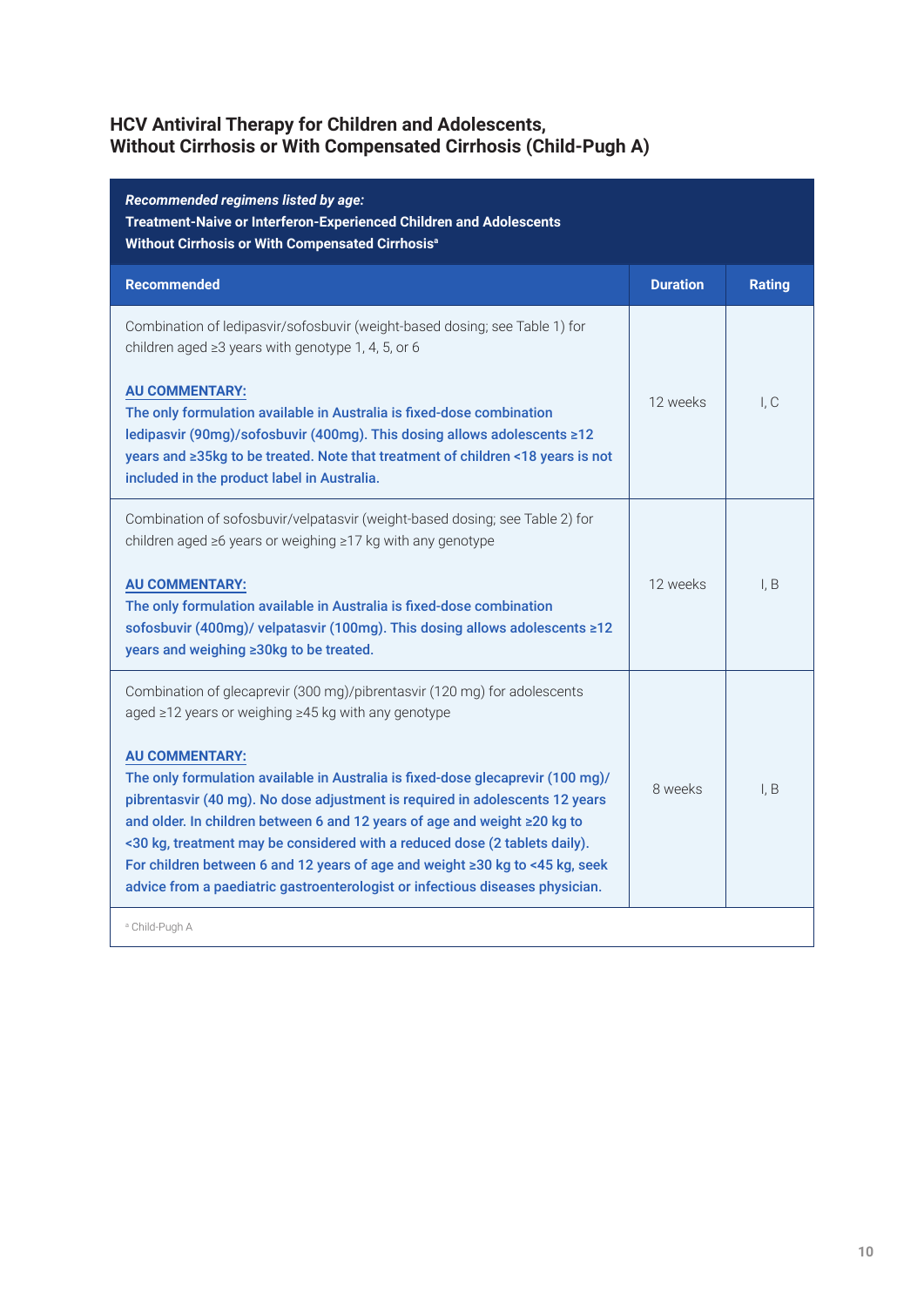# *Recommended regimens listed by age:* **DAA-Experienced Children and Adolescents, Without Cirrhosis or With Compensated Cirrhosisa**

| <b>Recommended</b>                                                                                                                                                                                                                                                                                                                                                                                                                                                                                                                                                                                                        | <b>Duration</b> | <b>Rating</b> |
|---------------------------------------------------------------------------------------------------------------------------------------------------------------------------------------------------------------------------------------------------------------------------------------------------------------------------------------------------------------------------------------------------------------------------------------------------------------------------------------------------------------------------------------------------------------------------------------------------------------------------|-----------------|---------------|
| Genotype 1: Combination of ledipasvir/sofosbuvir (weight-based<br>dosing; see Table 1) for children and adolescents aged ≥3 years with<br>prior exposure to an interferon (± ribavirin) plus an HCV protease<br>inhibitor regimen, without cirrhosis<br><b>AU COMMENTARY:</b><br>The only formulation available in Australia is fixed-dose combination<br>ledipasvir (90mg)/sofosbuvir (400mg). This dosing allows<br>adolescents ≥12 years and ≥35kg to be treated. Note that treatment<br>of children <18 years is not included in the product label in Australia.                                                      | 12 weeks        | I, C          |
| Genotype 1: Combination of ledipasvir/sofosbuvir (weight-based<br>dosing; see Table 1) for children and adolescents aged ≥3 years with<br>prior exposure to an interferon (± ribavirin) plus an HCV protease<br>inhibitor regimen, with compensated cirrhosis <sup>a</sup>                                                                                                                                                                                                                                                                                                                                                | 24 weeks        | I, C          |
| <b>AU COMMENTARY:</b><br>The only formulation available in Australia is fixed-dose combination<br>ledipasvir (90mg)/sofosbuvir (400mg). This dosing allows<br>adolescents ≥12 years and ≥35kg to be treated. Note that treatment<br>of children <18 years is not included in the product label in Australia.                                                                                                                                                                                                                                                                                                              |                 |               |
| Genotype 4, 5, or 6: Combination of ledipasvir/sofosbuvir (weight-<br>based dosing; see Table 1) for children and adolescents aged ≥3 years<br>with prior exposure to an interferon (± ribavirin) plus an HCV protease<br>inhibitor regimen, without cirrhosis or with compensated cirrhosis <sup>a</sup><br><b>AU COMMENTARY:</b><br>The only formulation available in Australia is fixed-dose combination<br>ledipasvir (90mg)/sofosbuvir (400mg). This dosing allows<br>adolescents ≥12 years and ≥35kg to be treated. Note that treatment<br>of children <18 years is not included in the product label in Australia. | 12 weeks        | I, C          |
| Genotype 1, 2, 4, 5, or 6: Daily fixed-dose combination of glecaprevir<br>(300 mg)/pibrentasvir (120 mg) for adolescents aged ≥12 years or<br>weighing ≥45 kg with prior exposure to an interferon-based regimen<br>(± ribavirin) and/or sofosbuvir but no exposure to NS3/4A or NS5A<br>protease inhibitors, without cirrhosis                                                                                                                                                                                                                                                                                           | 8 weeks         | I, C          |
| Genotype 1, 2, 4, 5, or 6: Daily fixed-dose combination of glecaprevir<br>(300 mg)/pibrentasvir (120 mg) for adolescents aged ≥12 years or<br>weighing ≥45 kg with prior exposure to an interferon-based regimen<br>(± ribavirin) and/or sofosbuvir but no exposure to NS3/4A or NS5A<br>protease inhibitors, with compensated cirrhosis <sup>a</sup>                                                                                                                                                                                                                                                                     | 12 weeks        | I, C          |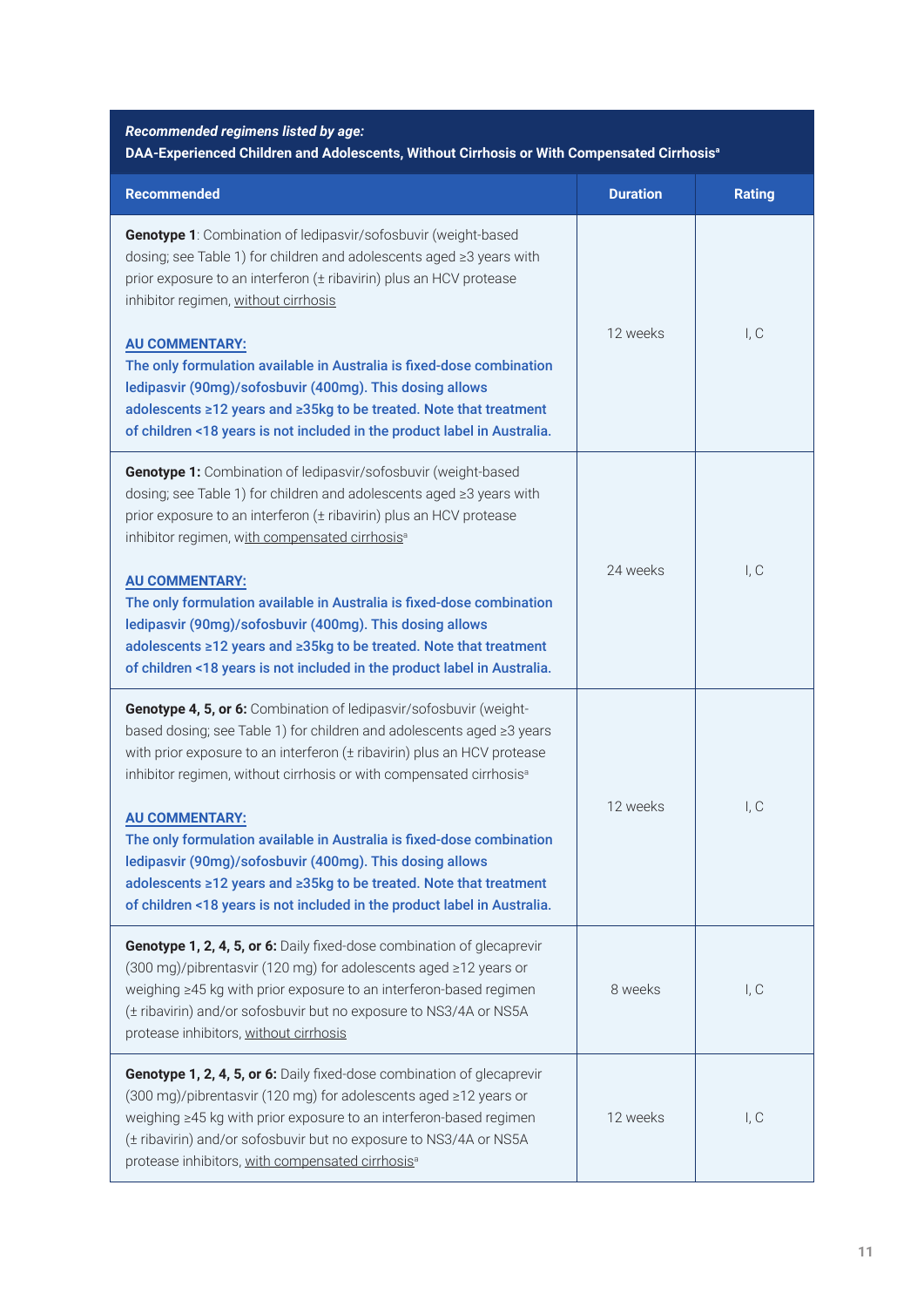| <b>Genotype 3:</b> Daily fixed-dose combination of glecaprevir (300 mg)/<br>pibrentasvir (120 mg) for adolescents aged $\geq$ 12 years or weighing $\geq$ 45<br>kg with prior exposure to an interferon-based regimen (± ribavirin) and/<br>or sofosbuvir but no exposure to NS3/4A or NS5A protease inhibitors,<br>without cirrhosis or with compensated cirrhosis <sup>a</sup> | 16 weeks | I, C        |
|----------------------------------------------------------------------------------------------------------------------------------------------------------------------------------------------------------------------------------------------------------------------------------------------------------------------------------------------------------------------------------|----------|-------------|
| Genotype 1: Daily fixed-dose combination of glecaprevir (300 mg/<br>pibrentasvir (120 mg) for adolescents aged $\geq$ 12 years or weighing<br>$\geq$ 45 kg with prior exposure to NS3/4A protease inhibitors but no NS5A<br>inhibitor exposure, without cirrhosis or with compensated cirrhosis <sup>a</sup>                                                                     | 12 weeks | l. C        |
| <b>Genotype 1:</b> Daily fixed-dose combination of glecaprevir (300 mg)/<br>pibrentasvir (120 mg) for adolescents aged $\geq$ 12 years or weighing $\geq$ 45<br>kg with prior exposure to an NS5A inhibitor but no NS3/4A protease<br>inhibitor exposure, without cirrhosis or with compensated cirrhosis <sup>a</sup>                                                           | 16 weeks | $L_{\rm C}$ |
| <sup>a</sup> Child-Pugh A                                                                                                                                                                                                                                                                                                                                                        |          |             |

## **Ledipasvir/Sofosbuvir**

Ledipasvir/sofosbuvir is approved for use in children aged 3 through 17 years with genotype 1, 4, 5, or 6 infection. In a phase 2, multicenter, open-label study of 100 adolescents with genotype 1 treated for 12 weeks with the adult formulation of ledipasvir/sofosbuvir, SVR12 was documented in 98% of participants (Balistreri, 2017). The 2 patients who did not achieve SVR12 were lost to follow-up during or after treatment. Eighty percent of the patients were treatment naive. One patient had cirrhosis, 42 did not, and the cirrhosis status was unknown in the remaining 57. The regimen was safe and well tolerated in this population, and the adult dosage formulation resulted in pharmacokinetic characteristics similar to those observed in adults. Two clinical trials supporting the approval of ledipasvir/sofosbuvir in the pediatric population aged 3 through 11 years demonstrated high SVR12 rates comparable to those seen in adults (Schwarz, 2019); (Murray, 2018). Among children <12 years of age, dosing is weight based (see Table 1). Twelve weeks of ledipasvir/sofosbuvir is recommended for treatment-naive children and adolescents aged ≥3 years without cirrhosis or with compensated cirrhosis (Child-Pugh A). This regimen is also recommended for interferon-experienced (± ribavirin, with or without an HCV protease inhibitor) children and adolescents aged ≥3 years with genotype 1 or 4. A 12-week course is recommended for patients without cirrhosis; 24 weeks is recommended for those with compensated cirrhosis.

The combination of ledipasvir/sofosbuvir is the only treatment option for children with genotype 1, 4, 5, or 6 infection who are 3 to <6 years of age. It is also a good option for older children and adolescents with these genotypes.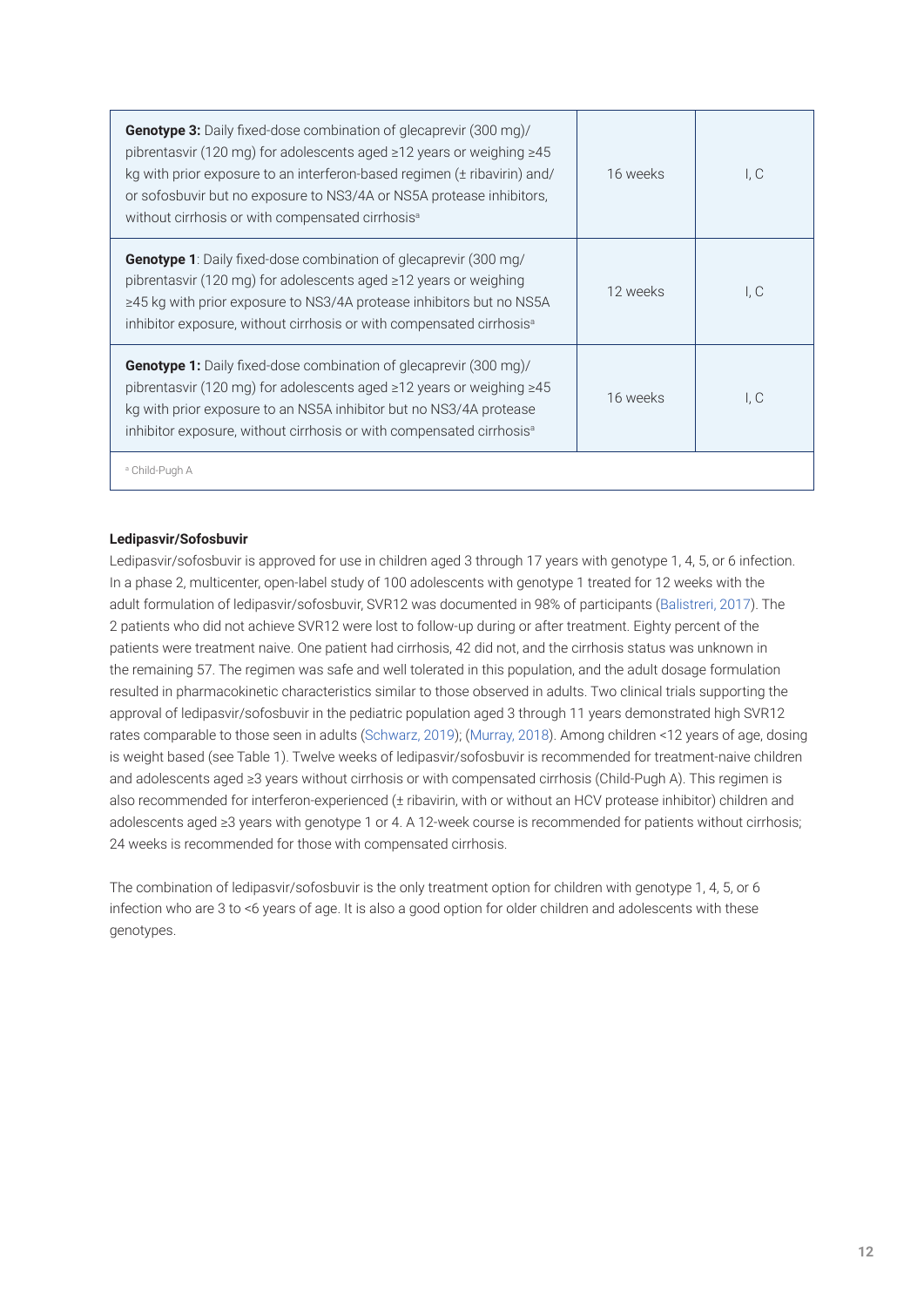**Table 1.** Weight-Based Dosing of Ledipasvir/Sofosbuvir for Children Aged ≥3 Years

| <b>Body Weight</b> | <b>Once Daily Dose of Ledipasvir/Sofosbuvir</b> |  |
|--------------------|-------------------------------------------------|--|
| $<$ 17 kg          | 33.75 mg/150 mg                                 |  |
| 17 to <35 kg       | 45 mg/200 mg                                    |  |
| $\geq$ 35 kg       | 90 mg/400 mg per day                            |  |

# **AU COMMENTARY:**

As noted, there is an evidence base for treating children and adolescents with genotype 1,4,5,6 HCV. However, the only formulation available in Australia is daily fixed-dose combination of single tablet ledipasvir (90mg)/sofosbuvir (400 mg), which can be used to treat adolescents ≥12 years and weighing at least 35kg with Genotype 1, 4-6 hepatitis C.

Note: the Australian product label has not yet been updated to include this.

### **Sofosbuvir/Velpatasvir**

The efficacy of sofosbuvir/velpatasvir once daily for 12 weeks was evaluated in an open-label trial among 173 pediatric participants aged ≥6 years with genotype 1, 2, 3, 4, or 6 infection, without cirrhosis or with compensated cirrhosis. Eighty-five percent of participants (147/173) were treatment naive and 15% (26/173) were treatment experienced. Overall SVR12 was ≥92% across genotypes (Jonas, 2019a).

Among 102 adolescents aged 12 to <18 years, 78% (n=80) were treatment naive and 22% (n=22) were treatment experienced. The median age was 15 years (range 12 to 17 years); 51% were female. The genotype distribution among the participants was 74% genotype 1, 6% genotype 2, 12% genotype 3, 2% genotype 4, and 6% genotype 6. No adolescents had known cirrhosis. The majority (89%; 91/102) had been infected through vertical transmission. SVR12 rates were 93% in adolescents with genotype 1, 91% in those with genotype 3, and 100% in participants with genotype 2, 4, or 6. One participant discontinued treatment at week 4 and subsequently relapsed. The other 4 participants who did not achieve SVR12 did not meet virologic failure criteria (lost to follow-up).

Among 71 children aged 6 to <12 years, the genotype distribution was 76% genotype 1, 3% genotype 2, 15% genotype 3, and 6% genotype 4. None of the participants had known cirrhosis. Ninety-four percent (n=67) were treatment naive and 6% (n=4) 4 were treatment experienced. The median age was 8 years (range 6 to 11 years); 54% were female. The majority of children (94%; 67/71) had been infected through vertical transmission. SVR12 rates were 93% (50/54) in children with genotype 1, 91% (10/11) in those with genotype 3, and 100% in participants with genotype 2 (2/2) or genotype 4 (4/4). One participant had on-treatment virologic failure; the other 4 participants who did not achieve SVR12 did not meet virologic failure criteria (lost to follow-up).

Sofosbuvir/velpatasvir was approved by the FDA for pediatric patients aged ≥6 years in March 2020. Given its pangenotypic activity, safety, and efficacy, sofosbuvir/velpatasvir is recommended as a first choice for HCV treatment in children and adolescents at least 6 years of age. Due to reports from experience among adults, coadministration of sofosbuvir/velpatasvir with amiodarone is not recommended due to the risk for symptomatic bradycardia.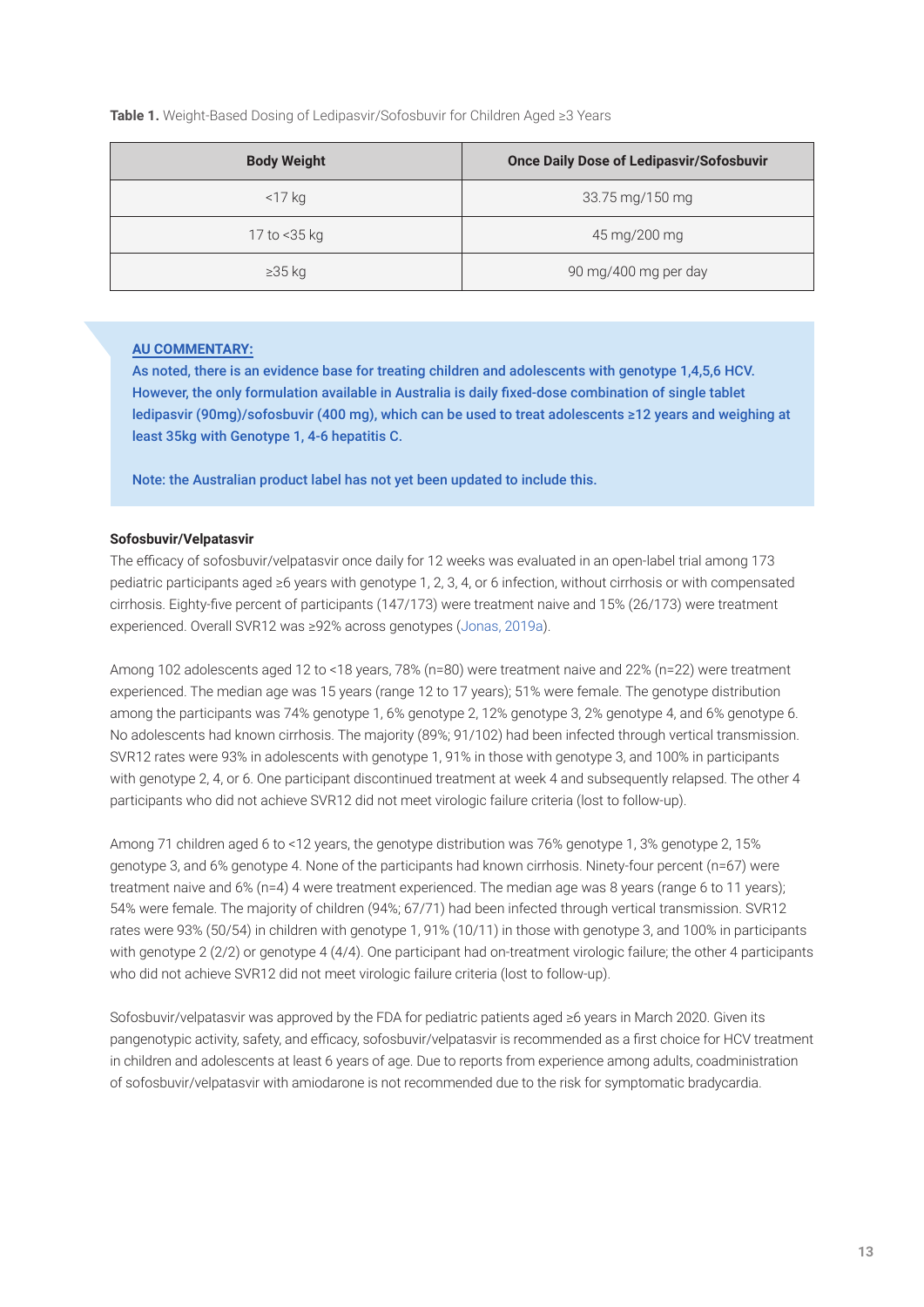**Table 2.** Weight-Based Dosing of Sofosbuvir/Velpatasvir for Children Aged ≥6 Years or Weighing ≥17 kg

| <b>Once Daily Dose of Sofosbuvir/Velpatasvir</b><br><b>Body Weight</b> |                                      |
|------------------------------------------------------------------------|--------------------------------------|
| 17 kg to <30 kg                                                        | $200 \,\mathrm{mg}/50 \,\mathrm{mg}$ |
| $\geq$ 30 kg                                                           | 400 mg/100 mg                        |

### **AU COMMENTARY:**

In June 2021, the FDA approved sofosbuvir/velpatasvir for the treatment of children aged ≥3 years.

However, the only formulation available in Australia is daily fixed-dose combination of single tablet sofosbuvir (400mg)/velpatasvir (100mg) which can be used to treat adolescents ≥12 years and weighing at least 30kg.

#### **Glecaprevir/Pibrentasvir**

The daily fixed-dose combination of glecaprevir (300 mg)/pibrentasvir (120 mg) was approved for adolescents aged 12 through 17 years in April 2019. In the registration trial, 47 adolescents were treated with the adult-approved coformulated preparation; the duration of treatment was based on viral genotype, prior treatment, and cirrhosis status (Jonas, 2019). Genotypes 1 through 4 were represented in the trial. Two participants were HIV coinfected, none had cirrhosis, and 11 had a prior treatment failure with peginterferon/ribavirin. SVR12 was 100%. The study drugs were well tolerated with no serious adverse events and no drug discontinuations.

Although there are no data from the adolescent population, EXPEDITION-8 evaluated 8 weeks of glecaprevir/ pibrentasvir among 343 treatment-naive adults with genotype 1, 2, 3, 4, 5, or 6 and compensated cirrhosis. Overall SVR12 rates were 99.7% (334/335) in the per-protocol population and 97.7% (335/343) in the intention-to-treat population (Brown, 2019). Similarly, FDA approval and HCV guidance panel HCV treatment recommendations for DAA-experienced adolescents are based on clinical trial data from adults (Asselah, 2018b); (Puoti, 2018); (Wyles, 2018); (Zeuzem, 2018); (Forns, 2017).

Given its pangenotypic activity, safety, and efficacy record in adult patients, glecaprevir/pibrentasvir is recommended as a first choice for adolescent HCV treatment. As in adults, coadministration of carbamazepine, efavirenz-containing regimens, and St. John's wort is not recommended since these compounds may decrease concentrations of glecaprevir and pibrentasvir.

#### **AU COMMENTARY:**

Pharmacokinetics studies of glecaprevir/pibrentasvir in children showed that pediatric dosages determined to be efficacious were 250 mg glecaprevir + 100 mg pibrentasvir (in children weighing ≥30 kg to <45 kg), 200 mg glecaprevir + 80 mg pibrentasvir (≥20 kg to <30 kg), and 150 mg glecaprevir + 60 mg pibrentasvir (12 kg to <20 kg). One participant, on the initial dose ratio, relapsed by post-treatment week 4; no participants had virologic failures on the final dose ratio of glecaprevir 50 mg/pibrentasvir 20 mg. (Jonas, 2021).

The only formulation available in Australia is fixed-dose glecaprevir (100 mg)/pibrentasvir (40 mg). No dose adjustment is required in adolescents 12 years and older. In children between 6 and 12 years of age and weight ≥20 kg to <30 kg, treatment may be considered with a reduced dose (2 tablets daily). For children between 6 and 12 years of age and weight ≥30 kg to <45 kg, seek advice from a paediatric gastroenterologist or infectious diseases physician.

Note: The Australian product label states the safety and effectiveness of glecaprevir (100 mg)/pibrentasvir (40 mg) in patients younger than 12 years of age have not been established.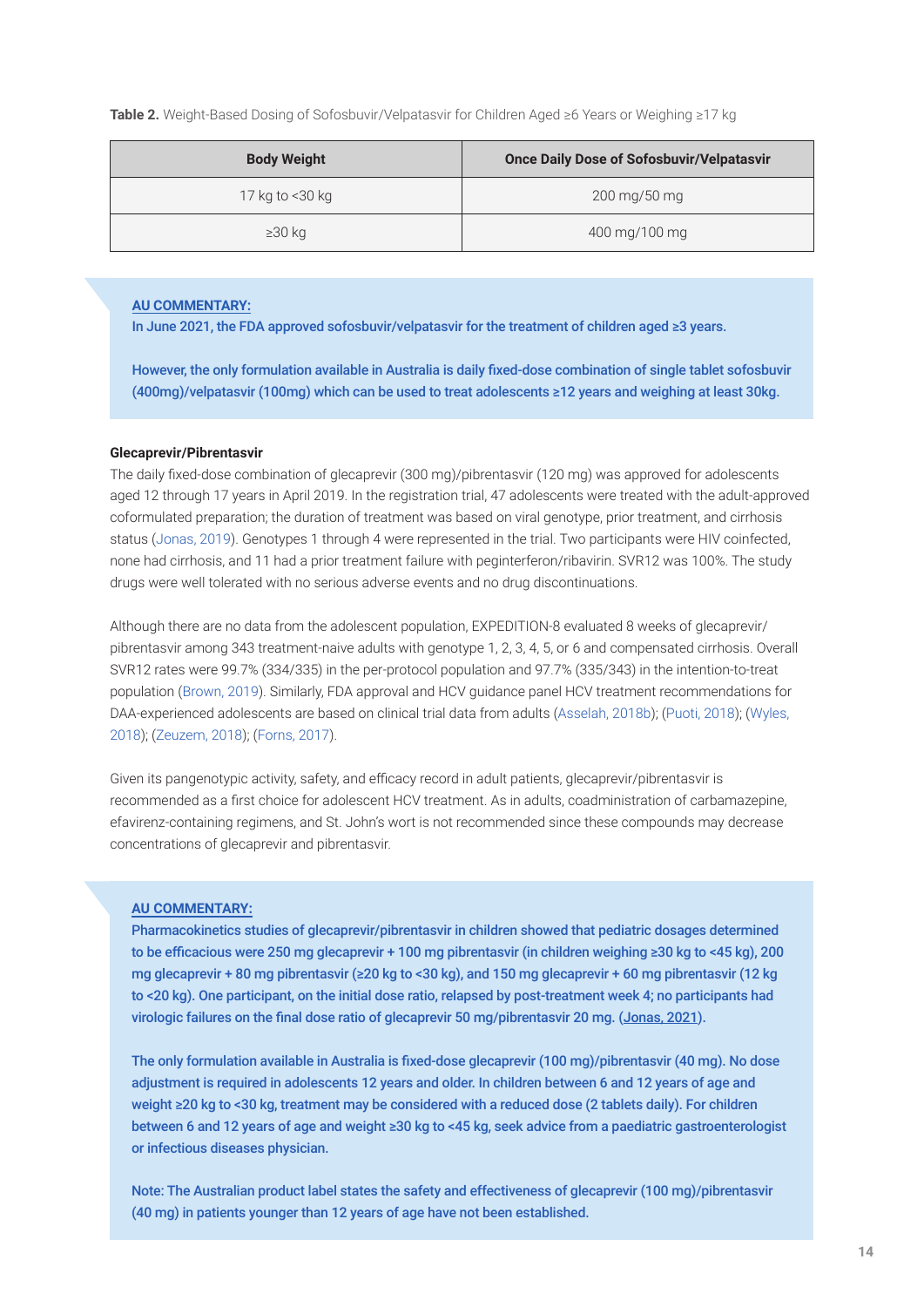### **Sofosbuvir Plus Ribavirin**

In September 2019, the FDA approved weight-based sofosbuvir plus ribavirin (see Table 3) for treatment-naive or interferon-experienced (± ribavirin) children aged ≥3 years with genotype 2 or 3, without cirrhosis or with compensated cirrhosis (Child-Pugh A). A 12-week course is recommended for patients with genotype 2; 24 weeks is recommended for those with genotype 3. The registration trial conducted in children aged 3 to <11 years demonstrated an SVR12 of 98% (Rosenthal, 2020). The use of sofosbuvir plus ribavirin is further supported from clinical trials conducted among adolescents (Wirth, 2017) and adults with genotype 2 or 3 infection (Sulkowski, 2014); (Zeuzem, 2014a); (Jacobson, 2013); (Lawitz, 2013).

Currently, sofosbuvir plus ribavirin remains the only FDA-approved DAA for children 3 through 5 years with genotype 2 or 3 infection. However, recent clinical trials evaluating weight-based dosing of sofosbuvir/velpatasvir (Jonas, 2019a) and glecaprevir/pibrentasvir (Jonas, 2019b) are expected to lead to FDA approval for children beginning at 3 years of age. The HCV guidance panel recommends delaying treatment pending approval of a pangenotypic regimen unless there is a compelling need for immediate antiviral treatment of children aged 3 through 5 years with genotype 2 or 3 infection.

| <b>Body Weight</b> | Daily Dose of Ribavirin (divided AM and PM) |  |
|--------------------|---------------------------------------------|--|
| $<$ 47 $kg$        | 15 mg/kg                                    |  |
| 47 to 49 kg        | 600 mg                                      |  |
| 50 to 65 kg        | 800 mg                                      |  |
| 66 to 80 kg        | 1000 mg                                     |  |
| >80 kg             | 1200 mg                                     |  |

**Table 3.** Weight-Based Dosing of Ribavirin for Children Aged ≥3 Years

## **AU COMMENTARY:**

Sofosbuvir 400 mg tablets were delisted from the PBS on 1 November 2020, however sofosbuvir will remain available on the PBS as a component of other combinations.

## **AU COMMENTARY:**

| FIRST-LINE DAA TREATMENT REGIMENS AVAILABLE IN AUSTRALIA FOR CHILDREN/ADOLESCENTS (AUGUST 2021) |                 |                      |                                                                                   |                                 |
|-------------------------------------------------------------------------------------------------|-----------------|----------------------|-----------------------------------------------------------------------------------|---------------------------------|
| <b>Regimen</b>                                                                                  | <b>Genotype</b> | <b>Pill Burden</b>   | <b>Indication</b>                                                                 | Treatment duration <sup>1</sup> |
| Sofosbuvir 400 mg<br>$^{+}$<br>Velpatasvir 100 mg                                               | All             | tablet daily         | $\geq$ 12 years and weight $\geq$ 30 kg                                           | 12 weeks                        |
| Glecaprevir 100 mg                                                                              |                 | 3 tablets once daily | $\geq$ 12 years and weight $\geq$ 45 kg                                           | 8 weeks                         |
| $^{+}$<br>Pibrentasvir 40 mg                                                                    | All             | 2 tablets once daily | $\geq 6$ years to < 12 years and<br>weight $\geq 20$ kg to < 30 kg <sup>2,3</sup> | 8 weeks                         |

<sup>1</sup> Treatment naïve without cirrhosis or with compensated cirrhosis, others see full text

<sup>2</sup> Jonas, 2021

3 For children ≥ 6 years to < 12 years and weight ≥ 30 kg to < 45 kg, seek advice from a paediatric gastroenterologist or infectious diseases physician.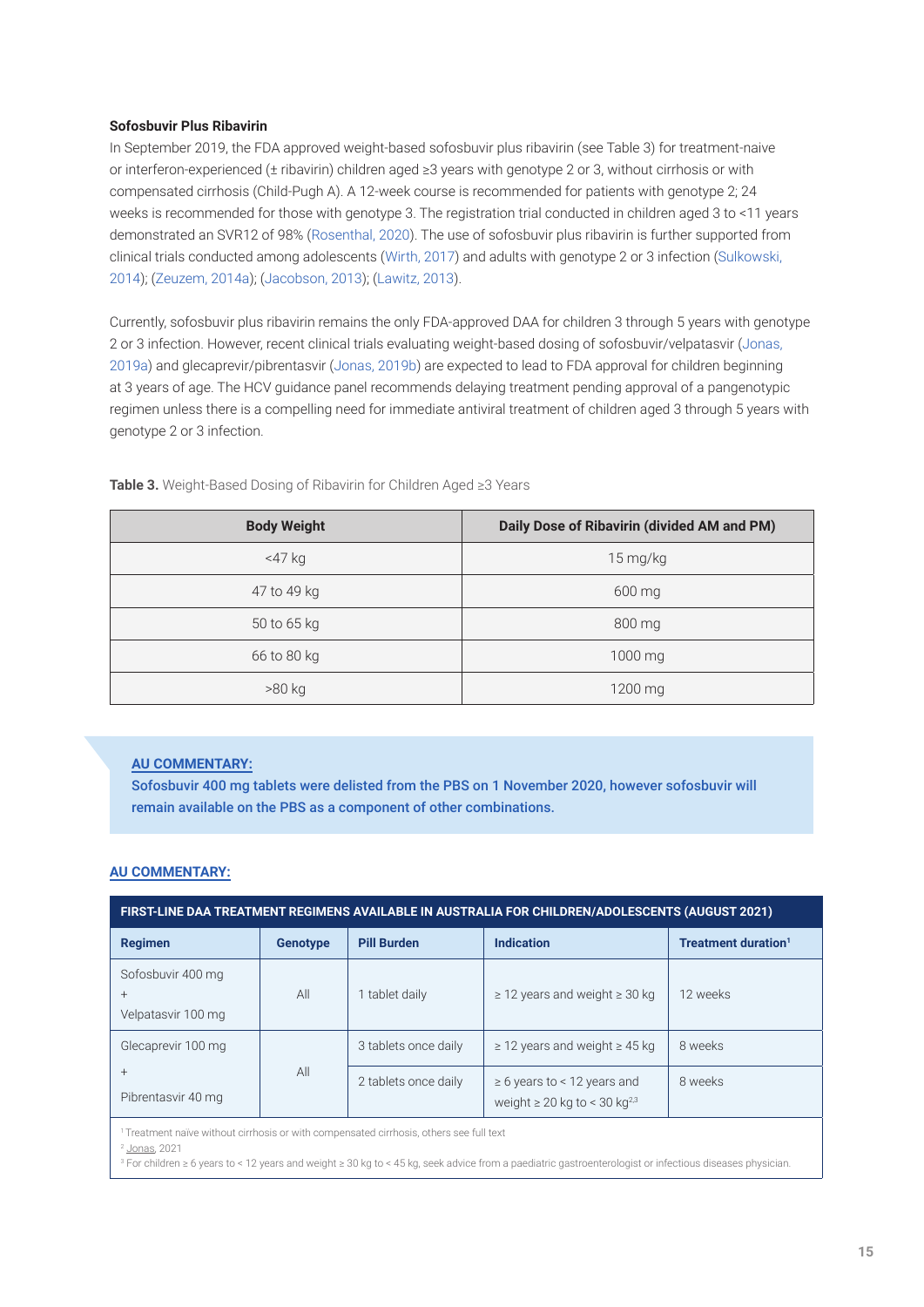# **Rating System Used to Rate Level of Evidence and Strength of Recommendation**

Recommendations are based on scientific evidence and expert opinion. Each recommended statement includes a Roman numeral (I, II, or III) representing the level of the evidence that supports the recommendation and a letter (A, B, or C) representing the strength of the recommendation.

|            | <b>Class</b>                                                                                                                                                                                |
|------------|---------------------------------------------------------------------------------------------------------------------------------------------------------------------------------------------|
|            | Evidence and/or general agreement that a given diagnostic evaluation, procedure, or treatment is beneficial, useful,<br>and effective.                                                      |
| Ш          | Conflicting evidence and/or a divergence of opinion about the usefulness and efficacy of a diagnostic evaluation,<br>procedure, or treatment.                                               |
| <b>Ila</b> | Weight of evidence and/or opinion is in favor of usefulness and efficacy.                                                                                                                   |
| IIb        | Usefulness and efficacy are less well established by evidence and/or opinion.                                                                                                               |
| Ш          | Conditions for which there is evidence and/or general agreement that a diagnostic evaluation, procedure, or<br>treatment is not useful and effective or if it in some cases may be harmful. |

| Level |                                                                                      |  |  |  |
|-------|--------------------------------------------------------------------------------------|--|--|--|
| A     | Data derived from multiple randomized clinical trials, meta-analyses, or equivalent. |  |  |  |
| B     | Data derived from a single randomized trial, nonrandomized studies, or equivalent.   |  |  |  |
| C.    | Consensus opinion of experts, case studies, or standard of care.                     |  |  |  |

# **Commonly Used Abbreviations**

| <b>Abbreviation</b>      | <b>Definition and Notes</b>                                                                                                                     |
|--------------------------|-------------------------------------------------------------------------------------------------------------------------------------------------|
| <b>AASLD</b>             | American Association for the Study of Liver Diseases                                                                                            |
| <b>AFP</b>               | alpha-fetoprotein                                                                                                                               |
| Anti-HCV                 | HCV antibody                                                                                                                                    |
| <b>DAA</b>               | direct-acting antiviral                                                                                                                         |
| <b>FDA</b>               | US Food and Drug Administration                                                                                                                 |
| <b>HBsAg</b>             | hepatitis B virus surface antigen                                                                                                               |
| <b>HBV</b>               | hepatitis B virus                                                                                                                               |
| <b>HCC</b>               | hepatocellular carcinoma                                                                                                                        |
| <b>HCV</b>               | hepatitis C virus<br>Hepatitis C virus and HCV refer to the virus. Hepatitis C and HCV infection or HCV disease refer<br>to the disease entity. |
| <b>IDSA</b>              | Infectious Diseases Society of America                                                                                                          |
| <b>INR</b>               | international normalized ratio                                                                                                                  |
| <b>NASH</b>              | nonalcoholic steatohepatitis                                                                                                                    |
| NS <sub>3</sub>          | HCV nonstructural protein 3                                                                                                                     |
| NS5A                     | HCV nonstructural protein 5A                                                                                                                    |
| <b>PCR</b>               | polymerase chain reaction                                                                                                                       |
| QALY                     | quality-adjusted life-year                                                                                                                      |
| <b>RNA</b>               | ribonucleic acid                                                                                                                                |
| sAg                      | surface antigen                                                                                                                                 |
| SVR12 (or 24 or 48, etc) | sustained virologic response at 12 weeks<br>(or at 24 weeks, or at 48 weeks, etc)                                                               |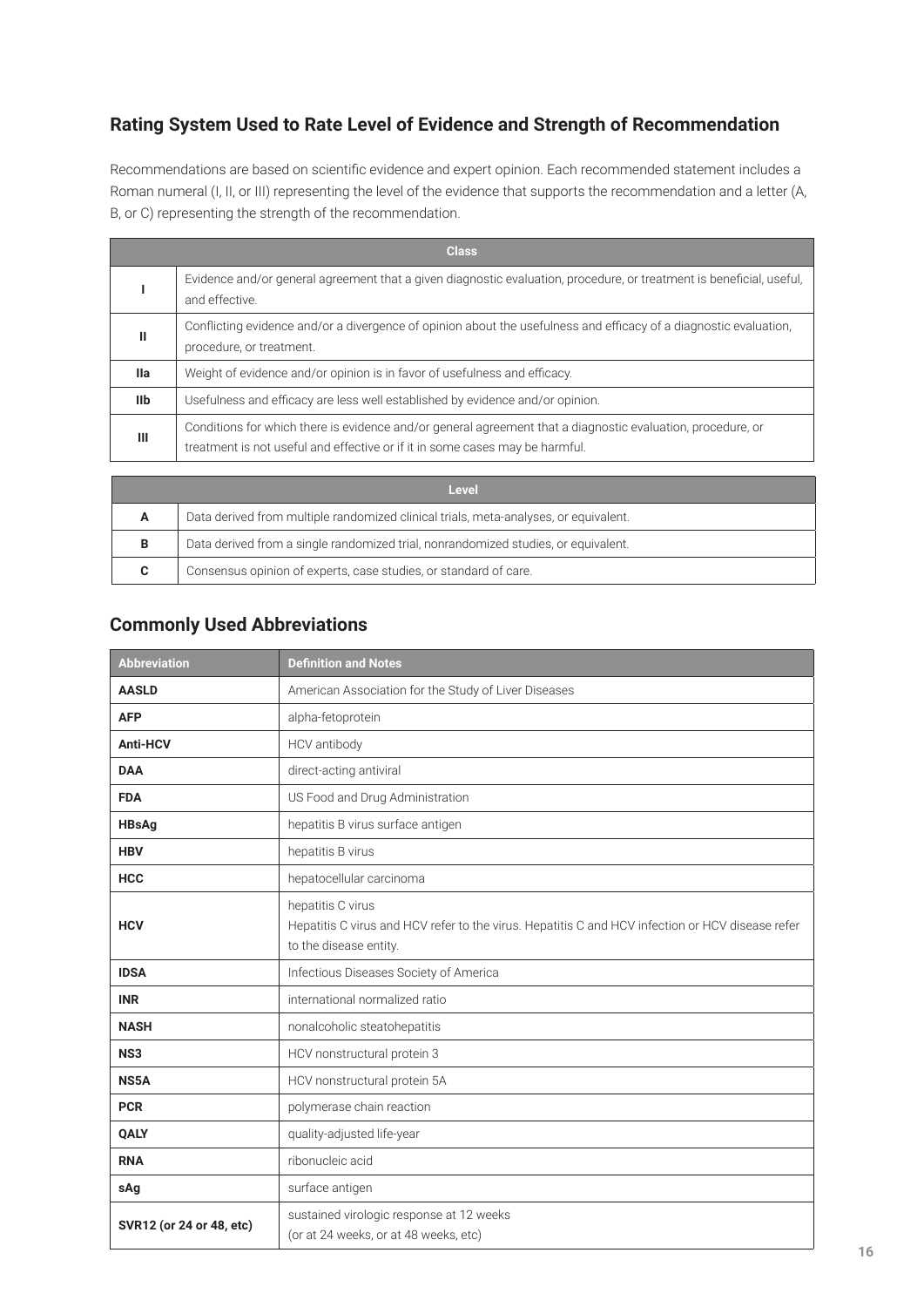# **Related References**

- Alter MJ, Kruszon-Moran D, Nainan OV, et al. The prevalence of hepatitis C virus infection in the United States, 1988 through 1994. *N Engl J Med.* 1999;341(8):556-562.
- Aniszewska M, Kowalik-Mikolajewska B, Pokorska-Spiewak M, Marczynska M. Anti-HCV testing as a basic standard of monitoring HCV mother-to-child infection: advantages and disadvantages of the method. *Przegl Epidemio*l. 2012;66:341-345.
- Asselah T, Kowdley KV, Zadeikis N, et al. Efficacy of glecaprevir/pibrentasvir for 8 or 12 weeks in patients with hepatitis C virus genotype 2, 4, 5, or 6 infection without cirrhosis. *Clin Gastroenterol Hepato*l. 2018;16(3):417-426.
- Balistreri WF, Murray KF, Rosenthal P, et al. The safety and effectiveness of ledipasvir-sofosbuvir in adolescents 12- 17 years old with hepatitis C virus genotype 1 infection. *Hepatology*. 2017;66(2):371-378.
- Behairy B-S, Sira MM, Zalata KR, Salama el-SE, Abd-Allah MA. Transient elastography compared to liver biopsy and morphometry for predicting fibrosis in pediatric chronic liver disease: Does etiology matter?. *World J Gastroenterol*. 2016;22(16):4238-4249.
- Benova L, Mohamoud YA, Calvert C, Abu-Raddad LJ. Vertical transmission of hepatitis C virus: systematic review and meta-analysis. *Clin Infect Dis*. 2014;59(6):765-773.
- Bortolotti F, Verucchi G, Camma C, et al. Long-term course of chronic hepatitis C in children: from viral clearance to end-stage liver disease. *Gastroenterology*. 2008;134:1900-1907.
- Brown RS, Buti M, Rodrigues L, et al. Efficacy and safety of 8-week glecaprevir/pibrentasvir in treatmentnaive patients with chronic hepatitis c virus genotype 1, 2, 3, 4, 5, or 6 infection and compensated cirrhosis: EXPEDITION-8 complete results [abstract LP9]. *Presented at Liver Meeting, 2019; November 8-12.* 2019.
- Casiraghi MAntonietta, De Paschale M, Romanò L, et al. Long-term outcome (35 years) of hepatitis C after acquisition of infection through mini transfusions of blood given at birth. *Hepatology*. 2004;39(1):90-96.
- Cottrell E, Chou R, Wasson N, Rahman B, Guise J-M. Reducing risk for mother-to-infant transmission of hepatitis C virus: a systematic review for the U.S. Preventive Services Task Force. *Ann Intern Med*. 2013;158(2):109-113.
- Cua IH, Hui JM, Kench JG, George J. Genotype-specific interactions of insulin resistance, steatosis, and fibrosis in chronic hepatitis C. *Hepatology*. 2008;48:723-731.
- Delotte J, Barjoan E, Berrébi A, et al. Obstetric management does not influence vertical transmission of HCV infection: results of the ALHICE group study. *J Matern Fetal Neonatal Med.* 2014;27(7):664-670.
- England K, Pembrey L, Tovo PA, Newell ML. Excluding hepatitis C virus (HCV) infection by serology in young infants of HCV-infected mothers. *Acta Paediatr*. 2005;94:444-450.
- European paediatric hepatitis C virus network. A significant sex--but not elective cesarean section--effect on mother-to-child transmission of hepatitis C virus infection. *J Infect Dis*. 2005;192(11):1872-1879.
- Farmand S, Wirth S, Loffler H. Spontaneous clearance of hepatitis C virus in vertically infected children. *Eur J Pediatr.* 2012;171:253-258.
- Forns X, Lee SS, Valdes J, et al. Glecaprevir plus pibrentasvir for chronic hepatitis C virus genotype 1, 2, 4, 5, or 6 infection in adults with compensated cirrhosis (EXPEDITION-1): a single-arm, open-label, multicentre phase 3 trial. *Lancet Infect Dis*. 2017;17(10):1062-1068.
- Garazzino S, Calitri C, Versace A, et al. Natural history of vertically acquired HCV infection and associated autoimmune phenomena. *Eur J Pediatr*. 2014;173:1025-1031.
- Geng X-X, Huang R-G, Lin J-M, Jiang N, Yang X-X. Transient elastography in clinical detection of liver cirrhosis: a systematic review and meta-analysis. *Saudi J Gastroenterol*. 2016;22(4):294-303.
- Gonzalez-Peralta RP, Langham MR, Andres JM, et al. Hepatocellular carcinoma in 2 young adolescents with chronic hepatitis C. *J Pediatr Gastroenterol Nutr*. 2009;48(5):630-635.
- Goodman ZD, Makhlouf HR, Liu L, et al. Pathology of chronic hepatitis C in children: liver biopsy findings in the Peds-C trial. *Hepatology*. 2008;47(3):836-843.
- Gower E, Estes C, Blach S, Razavi-Shearer K, Razavi H. Global epidemiology and genotype distribution of the hepatitis C virus infection. *J Hepatol*. 2014;61(1 Suppl):S45-S57.
- Greenway E, Haines A, Ling SC, et al. Cost-utility analysis of treatment of chronic paediatric hepatitis C with new direct-acting antivirals [abstract 1619]. *The Liver Meeting 2019*. 2019.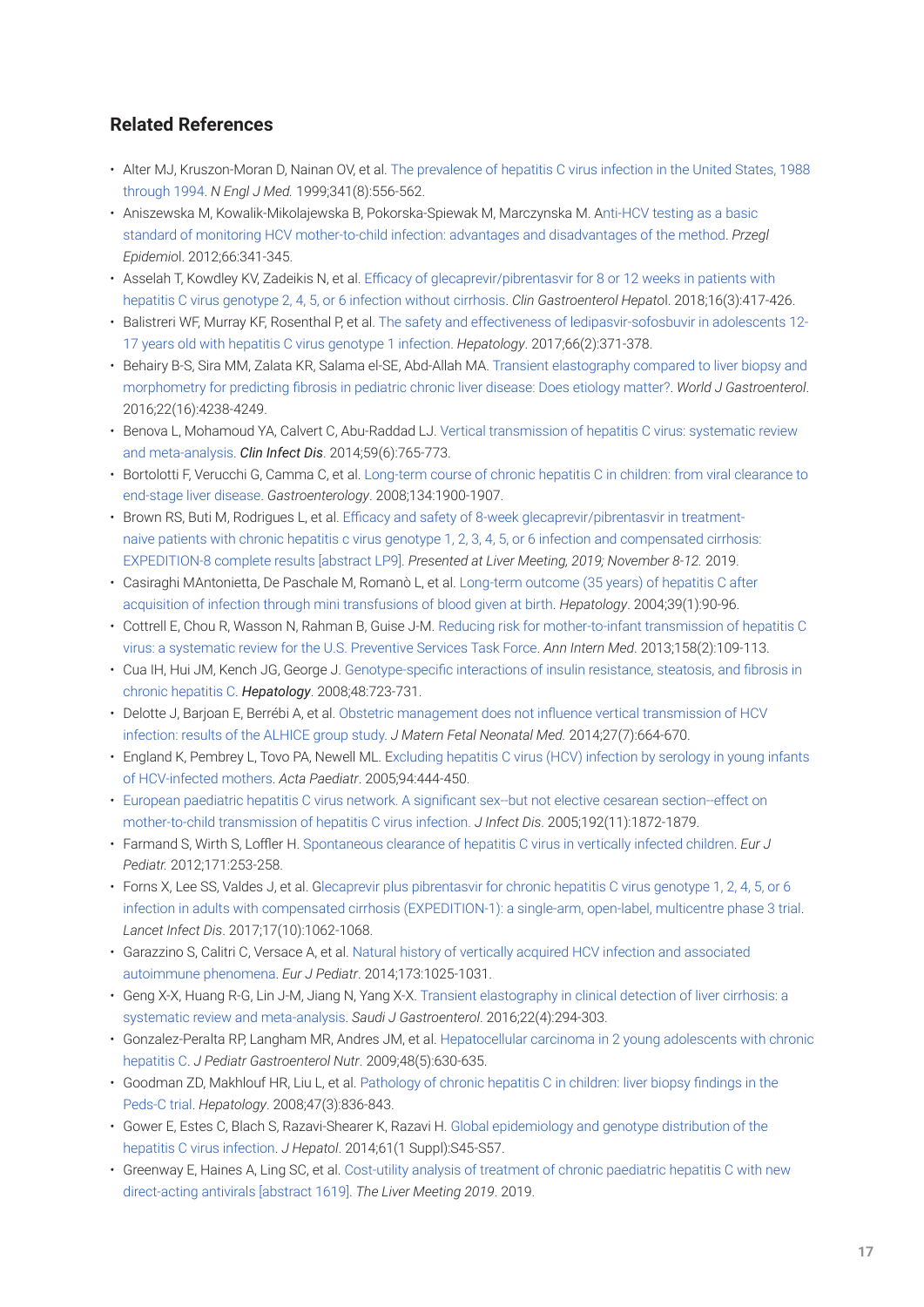- Honegger J, Crim L, Gowda C, Sanchez PJ. Polymerase chain reaction (PCR) for detection of vertically-acquired hepatitis C virus (HCV) infection in early infancy [abstract 2215]. *ID Week*. 2018.
- Indolfi G, Easterbrook P, Dusheiko GM, et al. Hepatitis C virus infection in children and adolescents. *Lancet Gastroenterol Hepatol*. 2019;4:477-487.
- Jacobson IM, Gordon SC, Kowdley KV, et al. Sofosbuvir for hepatitis C genotype 2 or 3 in patients without treatment options. *N Engl J Med.* 2013;368:1867-1877.
- Jhaveri R. Diagnosis and management of hepatitis C virus-infected children. *Pediatr Infect Dis J*. 2011;30(11):983- 985.
- Jonas MM, Squires RH, Rhee S, et al. Pharmacokinetics, safety, and efficacy of glecaprevir/pibrentasvir in adolescents with chronic hepatitis C virus: part 1 of the DORA study. *Hepatology*. 2019:[Epub ahead of print]. doi:10.1002/hep.30840.
- Jonas MM, Romero R, Sokal EM, et al. Safety and efficacy of sofosbuvir/velpatasvir in pediatric patients 6 to <18 years old with chronic hepatitis C infection [abstract 748]. *The Liver Meeting*. 2019.
- Jonas MM, Lon HK, Rhee S, et al. Pharmacokinetics of glecaprevir/pibrentasvir in children with chronic HCV infection: interim analysis of part 2 of the DORA study [abstract 1551]. *The Liver Meeting. Boston. 2019*.
- Kukla M, Piotrowski D, Waluga M, Hartleb M. Insulin resistance and its consequences in chronic hepatitis C. *Clin Exp Hepatol*. 2015;1(1):17-29.
- Lawitz E, Mangia A, Wyles D, et al. Sofosbuvir for previously untreated chronic hepatitis C infection. *N Engl J Med*. 2013;368:1878-1887.
- Lee CK, Perez-Atayde AR, Mitchell PD, Raza R, Afdhal NH, Jonas MM. Serum biomarkers and transient elastography as predictors of advanced liver fibrosis in a United States cohort: the Boston Children's Hospital experience. *J Pediatr*. 2013;163(4):1058-1064.e2.
- Mack CL, Gonzalez-Peralta RP, Gupta N, et al. NASPGHAN practice guidelines: diagnosis and management of hepatitis C infection in infants, children, and adolescents. *J Pediatr Gastroenterol Nutr*. 2012;54(6):838-855.
- Marrero JA, Kulik LM, Sirlin CB. Diagnosis, staging, and management of hepatocellular carcinoma: 2018 practice guidance by the American Association for the Study of Liver Diseases. *Hepatology*. 2018;68(2):723-750.
- Mast EE, Hwang L-Y, Seto DSY, et al. Risk factors for perinatal transmission of hepatitis C virus (HCV) and the natural history of HCV infection acquired in infancy. *J Infect Dis*. 2005;192(11):1880-1889.
- Minola E, Prati D, Suter F, et al. Age at infection affects the long-term outcome of transfusion-associated chronic hepatitis C. *Blood*. 2002;99(12):4588-4591.
- Mizuochi T, Takano T, Yanagi T, et al. Epidemiologic features of 348 children with hepatitis C virus infection over a 30-year period: a nationwide survey in Japan. *J Gastroenterol.* 2018;53:419-426.
- Moucari R, Asselah T, Cazals-Hatem D, et al. Insulin resistance in chronic hepatitis C: association with genotypes 1 and 4, serum HCV RNA level, and liver fibrosis. *Gastroenterology*. 2008;134:416-423.
- Murray KF, Balistreri WF, Bansal S, et al. Safety and efficacy of ledipasvir-sofosbuvir with or without ribavirin for chronic hepatitis C in children ages 6-11. *Hepatology*. 2018;68:2158-2166.
- Nguyen J, Barritt AS, Jhaveri R. Cost effectiveness of early treatment with direct-acting antiviral therapy in adolescent patients with hepatitis C infection. *J Pediatr*. 2019;(207):90-96. doi:10.1016/j.jpeds.2018.12.012.
- Nielsen J, Christensen VB, Borgwardt L, Rasmussen A, Ostrup O, Kjaer MS. Prognostic molecular markers in pediatric liver disease - Are there any?. *Biochim Biophys Acta Mol Basis Dis*. 2019;(1865):577-586.
- Petta S, Camma C, DiMarco V, et al. Hepatic steatosis and insulin resistance are associated with severe fibrosis in patients with chronic hepatitis caused by HBV or HCV infection. *Liver Int*. 2011;31:507-515.
- Pokorska-Spiewak M, Kowalik-Mikolajewska B, Aniszewska M, Pluta M, Marczynska M. Clinical usefulness of new noninvasive serum biomarkers for the assessment of liver fibrosis and steatosis in children with chronic hepatitis C. *Clin Exp Hepatol*. 2017;3:198-202.
- Puoti M, Foster GR, Wang S, et al. High SVR12 with 8-week and 12-week glecaprevir/pibrentasvir therapy: An integrated analysis of HCV genotype 1-6 patients without cirrhosis. *J Hepatol*. 2018;69(2):293-300.
- Resti M, Jara P, Hierro L, et al. Clinical features and progression of perinatally acquired hepatitis C virus infection. *J Med Viro*l. 2003;70:373-377.
- Rosenthal P, Schwarz KB, Gonzalez-Peralta RP, et al. Sofosbuvir and ribavirin therapy for children aged 3 to <12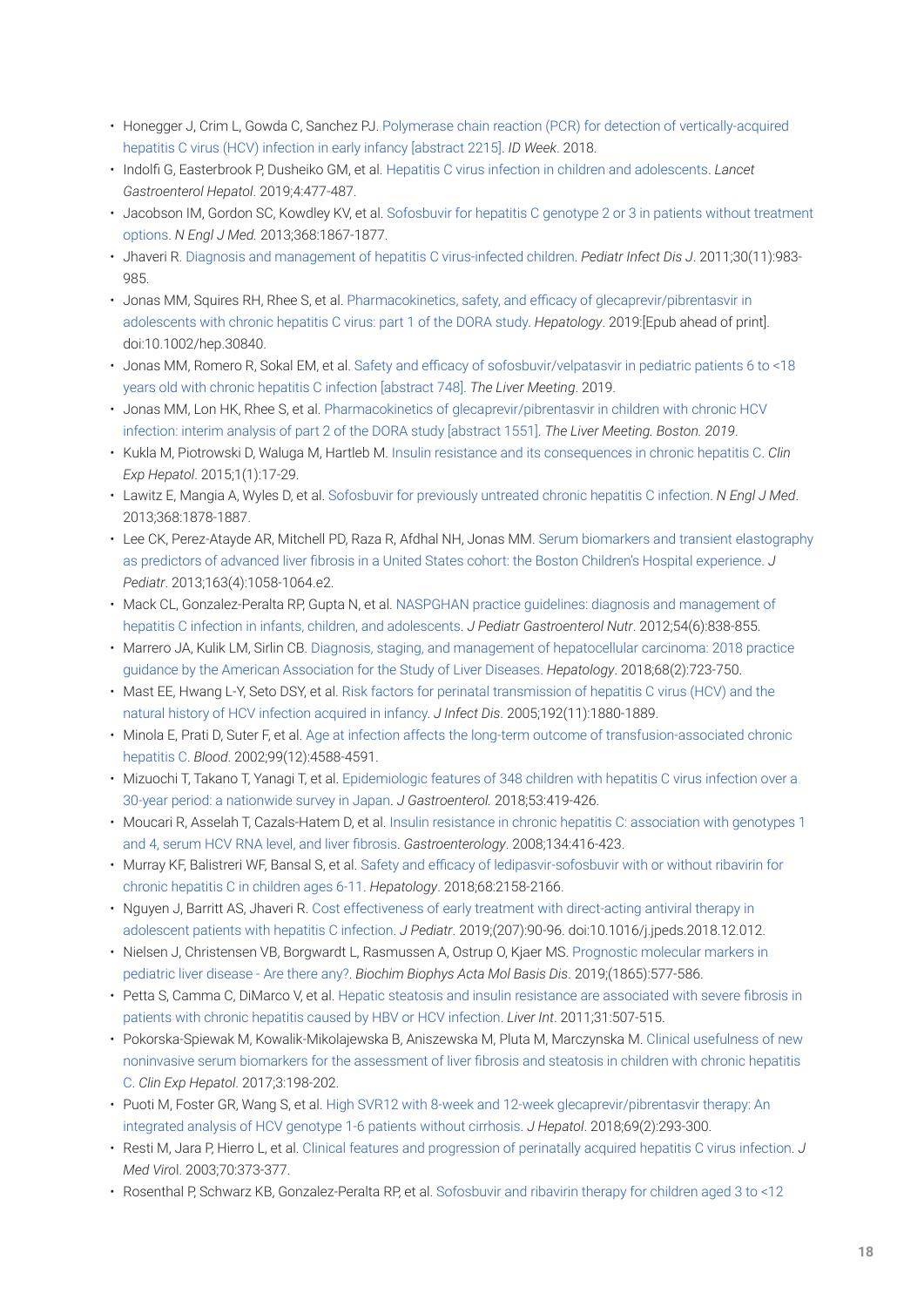years with hepatitis C virus genotype 2 or 3 infection. *Hepatology*. 2020;71(1):31-43.

- Schmidt AJ, Falcato L, Zahno B, et al. Prevalence of hepatitis C in a Swiss sample of men who have sex with men: whom to screen for HCV infection?. *BMC Public Health*. 2014;14(1):3.
- Schwarz KB, Rosenthal P, Murray KF, et al. Ledipasvir-sofosbuvir for 12 weeks in children 3 to <6 years old with chronic hepatitis C. *Hepatology*. 2019;DOI 10.1002/hep.30830 [Epub ahead of print]. doi:10.1002/hep.30830.
- Shebl FM, El-Kamary SS, Saleh D'aA, et al. Prospective cohort study of mother-to-infant infection and clearance of hepatitis C in rural Egyptian villages. Abdel-Hamid M, Mikhail N, Allam A, et al., eds. *J Med Virol*. 2009;81(6):1024- 1031.
- Sulkowski MS, Naggie S, Lalezari J, et al. Sofosbuvir and ribavirin for hepatitis C in patients with HIV coinfection. Fessel WJ, Mounzer K, Shuhart M, et al., eds. *JAMA*. 2014;312(4):353-361.
- Tieu HV, Laeyendecker O, Nandi V, et al. Prevalence and mapping of hepatitis C infections among men who have sex with men in New York City. *PLoS One*. 2018:13:e0200269.
- Vaux S, Chevaliez S, Saboni L, et al. Prevalence of hepatitis C infection, screening and associated factors among men who have sex with men attending gay venues: a cross-sectional survey (PREVAGAY), France, 2015. *BMC Infect Dis*. 2019;19:315.
- Wirth S, Rosenthal P, Gonzalez-Peralta RP, et al. Sofosbuvir and ribavirin in adolescents 12-17 years old with hepatitis C virus genotype 2 or 3 infection. *Hepatology*. 2017;66(4):1102-1110.
- Wyles D, Poordad F, Wang S, et al. Glecaprevir/pibrentasvir for hepatitis C virus genotype 3 patients with cirrhosis and/or prior treatment experience: a partially randomized phase 3 clinical trial: viral hepatitis. *Hepatology*. 2018;67(2):514-523.
- Yeung LT, To T, King SM, Roberts EA. Spontaneous clearance of childhood hepatitis C virus infection. J *Viral Hepat*. 2007;14:797-805.
- Zeuzem S, Dusheiko GM, Salupere R, et al. Sofosbuvir and ribavirin in HCV genotypes 2 and 3. *N Engl J Med*. 2014;370:1993-2001.
- Zeuzem S, Foster GR, Wang S, et al. Glecaprevir-pibrentasvir for 8 or 12 weeks in HCV genotype 1 or 3 Infection. N Engl J Med. 2018;378(4):354-369.

# **Last update:**

August 27, 2020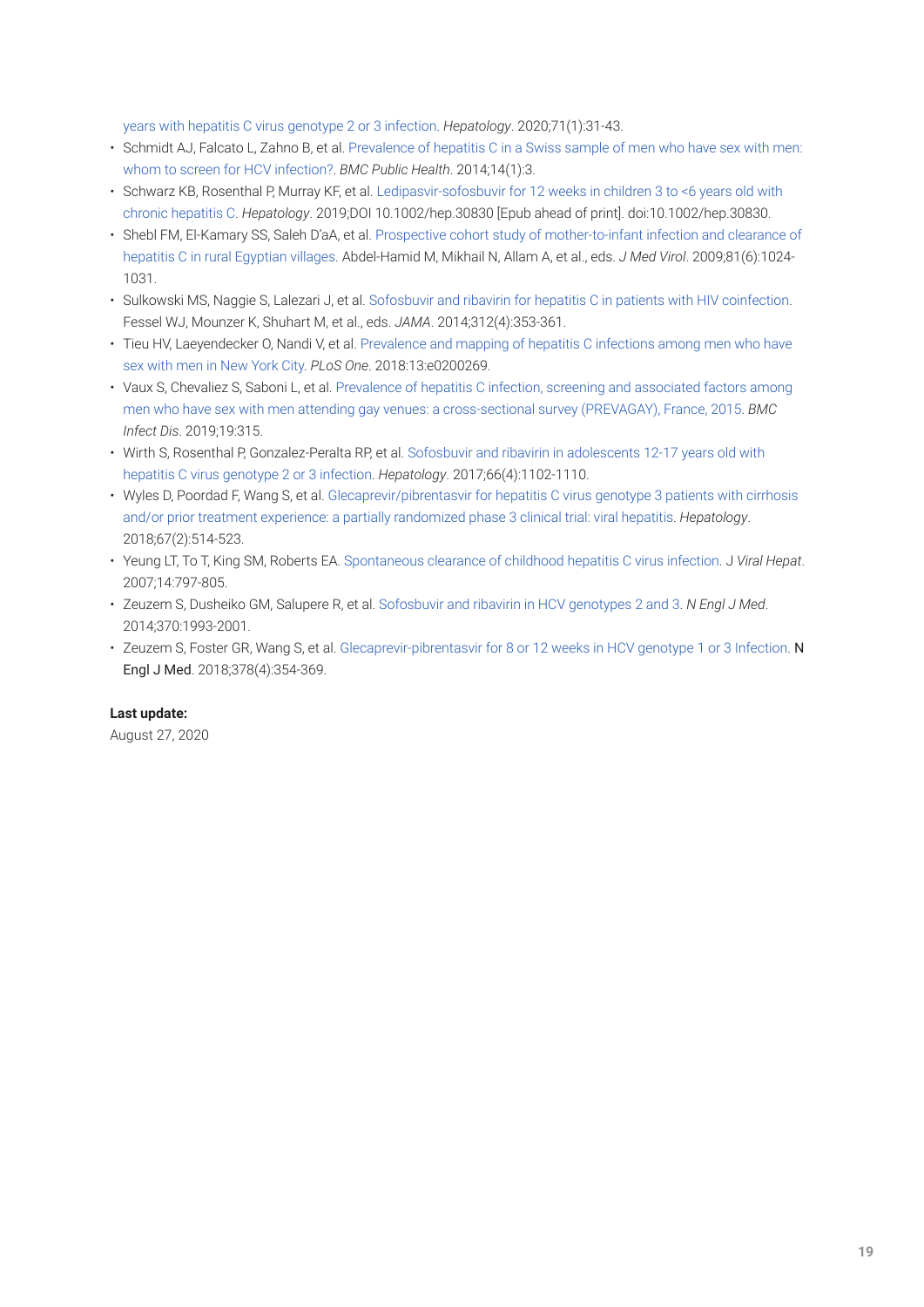## **AU COMMENTARY-ADDITIONAL REFERENCES:**

- Benova L, Mohamoud YA, Calvert C, et al. Vertical transmission of hepatitis C virus: systematic review and meta-analysis. *Clin Infect Dis*. 2014;59:765–773.
- Chappell CA, Hillier SL, Crowe D, et al. Hepatitis C Virus Screening Among Children Exposed During Pregnancy. *Pediatrics*. 2018;141(6):e20173273.
- Epstein RL, Sabharwal V, Wachman EM, et al. Perinatal Transmission of Hepatitis C Virus: Defining the Cascade of Care. *J Pediatr*. 2018;203:34-40.e1.
- Ghamar Chehreh ME, Tabatabaei SV, Khazanehdari S, Alavian SM. Effect of cesarean section on the risk of perinatal transmission of hepatitis C virus from HCV-RNA+/HIV- mothers: a meta-analysis. *Arch Gynecol Obstet*. 2011;283:255-260.
- Guido M, Bortolotti F, Leandro G, Jara P, Hierro L, Larrauri J, et al. Fibrosis in chronic hepatitis C acquired in infancy: is it only a matter of time? *Am J Gastroenterol*. 2003;98(3):660-3.
- Guido M, Rugge M, Jara P, Hierro L, Giacchino R, Larrauri J, et al. Chronic hepatitis C in children: the pathological and clinical spectrum. *Gastroenterology.* 1998;115(6):1525-9.
- Jhaveri R, Swamy GK. Hepatitis C virus in pregnancy and early childhood: current understanding and knowledge deficits. *J Pediatric Infect Dis Soc*. 2014;3(Suppl 1):S13–S18.
- Jonas et al. Pharmacokinetics, safety, and efficacy of glecaprevir/pibrentasvir in children with chronic hepatitis C virus: part 2 of the DORA study Hepatology 2021. Accepted April 2 2021.
- Kuncio DE, Newbern EC, Johnson CC, et al. Failure to Test and Identify Perinatally Infected Children Born to Hepatitis C Virus-Infected Women. *Clin Infect Dis*. 2016;62(8):980-5.
- Lopata SM, McNeer E, Dudley JA, et al. Hepatitis C Testing Among Perinatally Exposed Infants. *Pediatrics*. 2020;145(3):e20192482.
- Mast EE, Hwang LY, Seto DS et al. Risk factors for perinatal transmission of hepatitis C virus (HCV) and the natural history of HCV infection acquired in infancy. *J Infect Dis*. 2005;192:1880-1889.
- Pham YH, Rosenthal P. Chronic Hepatitis C Infection in Children. *Advances in Pediatrics*. 2016;63(1):173-94.
- Rodrigue JR, Balistreri W, Haber B, Jonas MM, Mohan P, Molleston JP, et al. Impact of hepatitis C virus infection on children and their caregivers: quality of life, cognitive, and emotional outcomes. *Journal of Pediatric Gastroenterology & Nutrition*. 2009;48(3):341-7.
- Towers CV, Fortner KB. Infant follow-up postdelivery from a hepatitis C viral load positive mother. *J Matern Fetal Neonatal Med*. 2019;32(19):3303-3305.
- Watts T, Stockman L, Martin J, et al. Increased Risk for Mother-to-Infant Transmission of Hepatitis C Virus Among Medicaid Recipients - Wisconsin, 2011-2015. *MMWR Morb Mortal Wkly Rep*. 2017;66(42):1136-1139.

#### **DISCLAIMER:**

While the Australian Department of Health provided financial support for the HCV in Children: Australian commentary on AASLD-IDSA Guidance, the material contained in this resource should not be taken to represent the views of the Australian Department of Health.

These guidelines are up to date at the time of writing.